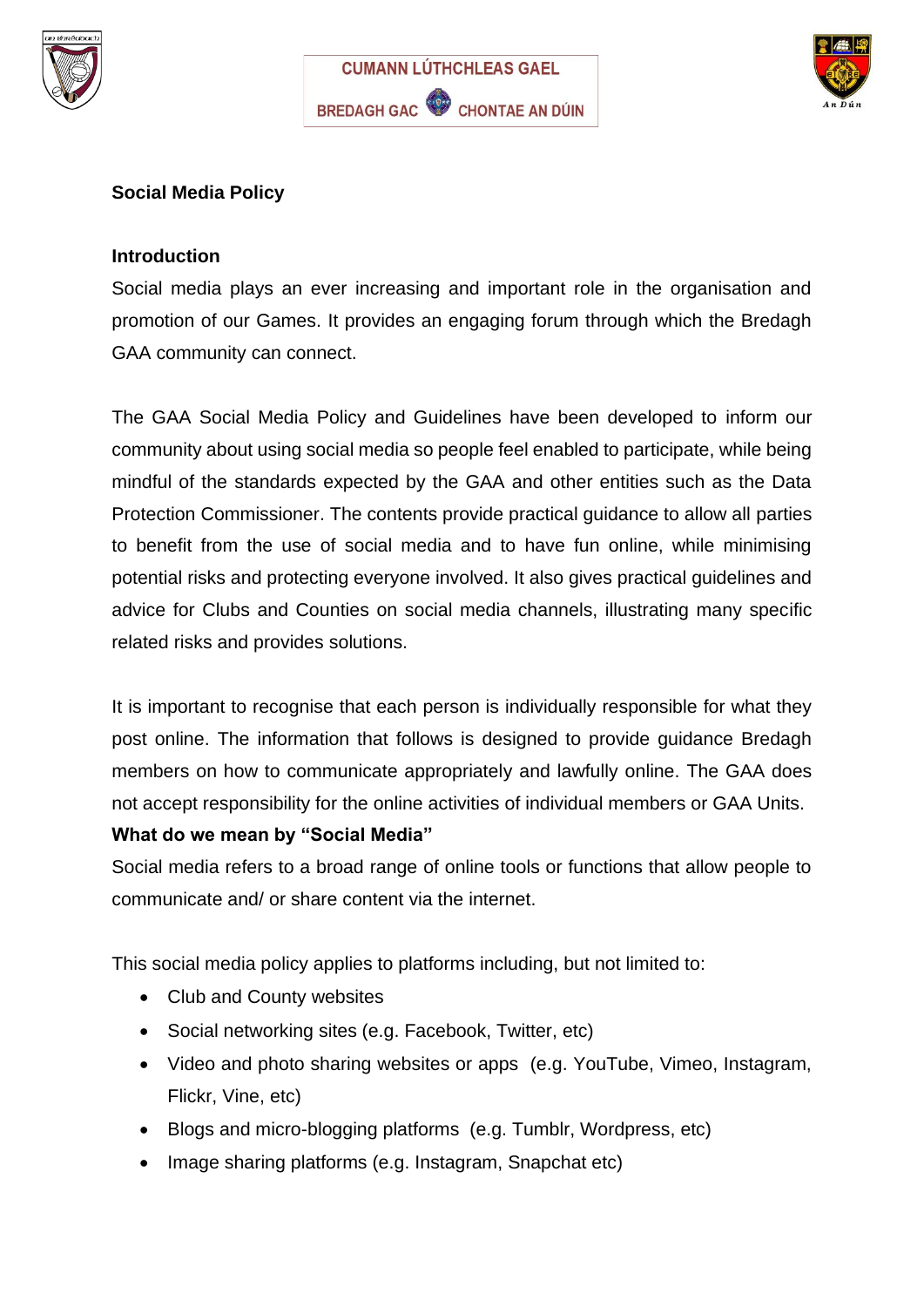





- Live broadcasting apps (e.g. Periscope, Meerkat, Facebook Live, etc)
- Podcasting (e.g. iTunes, Stitcher, Sound cloud, etc)
- Instant messaging (e.g. SMS, Skype, WhatsApp, Viber, etc)
- Any other online technologies that allow individual users to upload and share content.

# **Who This Policy Applies To:**

This policy applies to:

- Bredagh GAC members, County boards, Provincial boards or any other committee or body which has a role in organising GAA activities.
- Bredagh Officials meaning any person acting in an official capacity for Bredagh GAC (including coaches, referees, PROs and any other members of the Board of Bredagh GAC (members – meaning individual members where they are using social media in such a way that it impacts on the reputation and values of the GAA and Bredagh GAC).

**The values and principles of Bredagh GAC -** all members and officials should keep in mind the overall values and principles of the GAA when using social media. These are:

- RESPECT
- PLAYER WELFARE
- COMMUNITY IDENTITY
- AMATEUR STATUS
- TEAMWORK
- INCLUSIVENESS

We should be careful to ensure that our online actions reflect these values and are not contrary to what the GAA represents.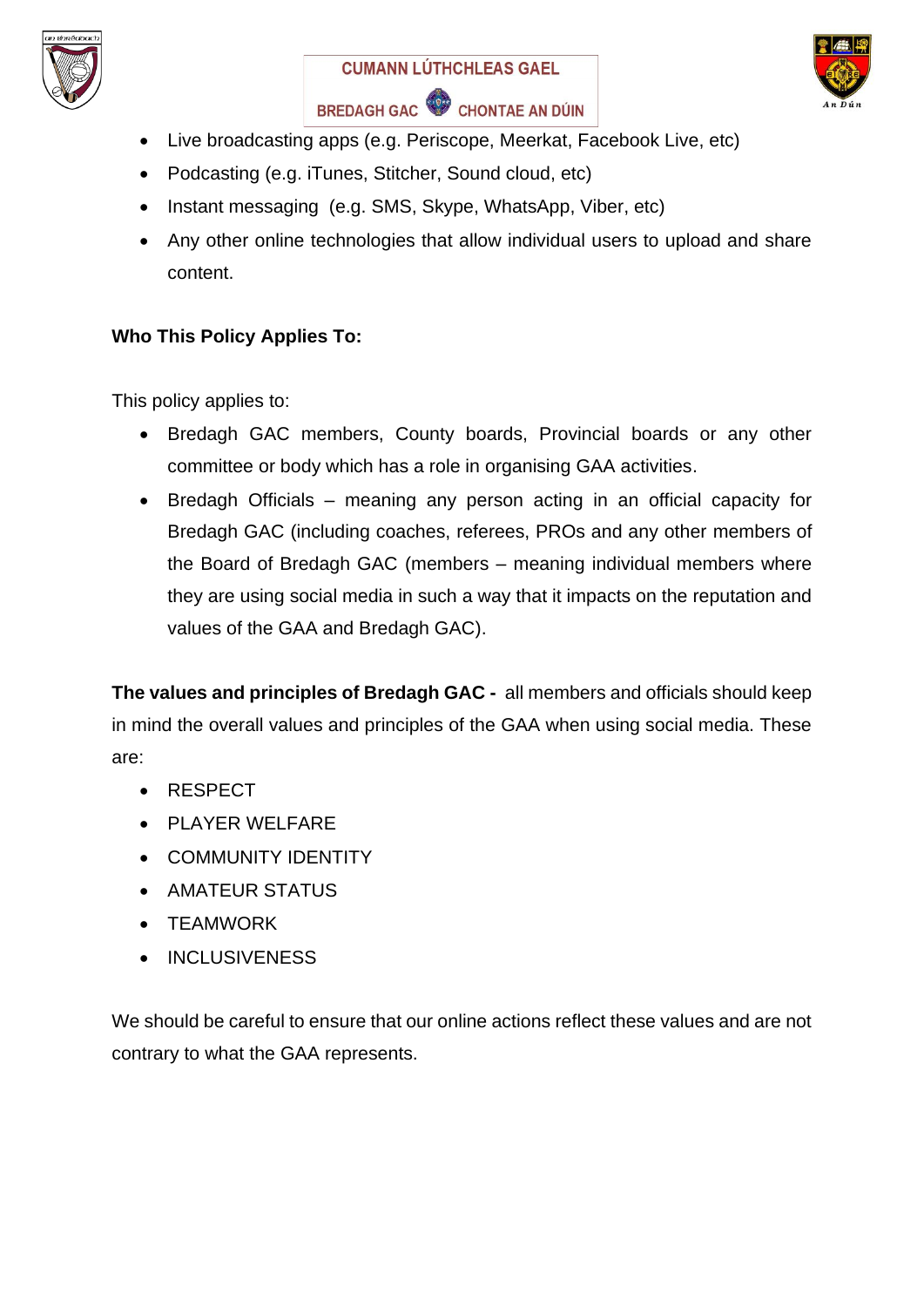





## **Appropriate Uses of Social Media**

Whether through Facebook pages, Instagram accounts, Twitter feeds or messaging groups, social media can be employed in a variety of ways to organise events and to connect with Bredagh members. For example social media can be an indispensable tool to assist with:

- Organising training,\* matches\* or club events,
- Providing information to members
- Creating a forum for members to share their views or give feedback
- Providing live updates and commentary during games.

\*Group communications should always be done through the messaging facility on the GAA App. See page 20 for greater detail.

Bredagh GAC members are encouraged to make full use of the various platforms which allow you to interact with members, provided you always use your acumen, respect these guidelines and work within the remit of this policy.

# **Practical Steps When Setting Up a Social Media Account**

Ultimate responsibility for social media accounts in Bredagh GAC lies with the **PRO.** This remit includes reviewing the overall maintenance, upkeep of the channels and removing any material which is in conflict with any aspect of this policy.

In some instances more than one social media administrators from within the Unit may be given access to accounts. The PRO must be sure that Bredagh GAC has a clear list of social media administrators from within Bredagh GAC. The PRO must the admin is trustworthy and fully understands their remit and the guidelines and policies within this document. Social media and technology is rapidly changing, so make sure those appointed in this area who actively use social media and are across the trends.

The PRO is responsible for ensuring access is kept up to date and that passwords are changed regularly (GAA best practice recommends at least every three months). In the event that an admin steps away from their role, the account password should be changed immediately.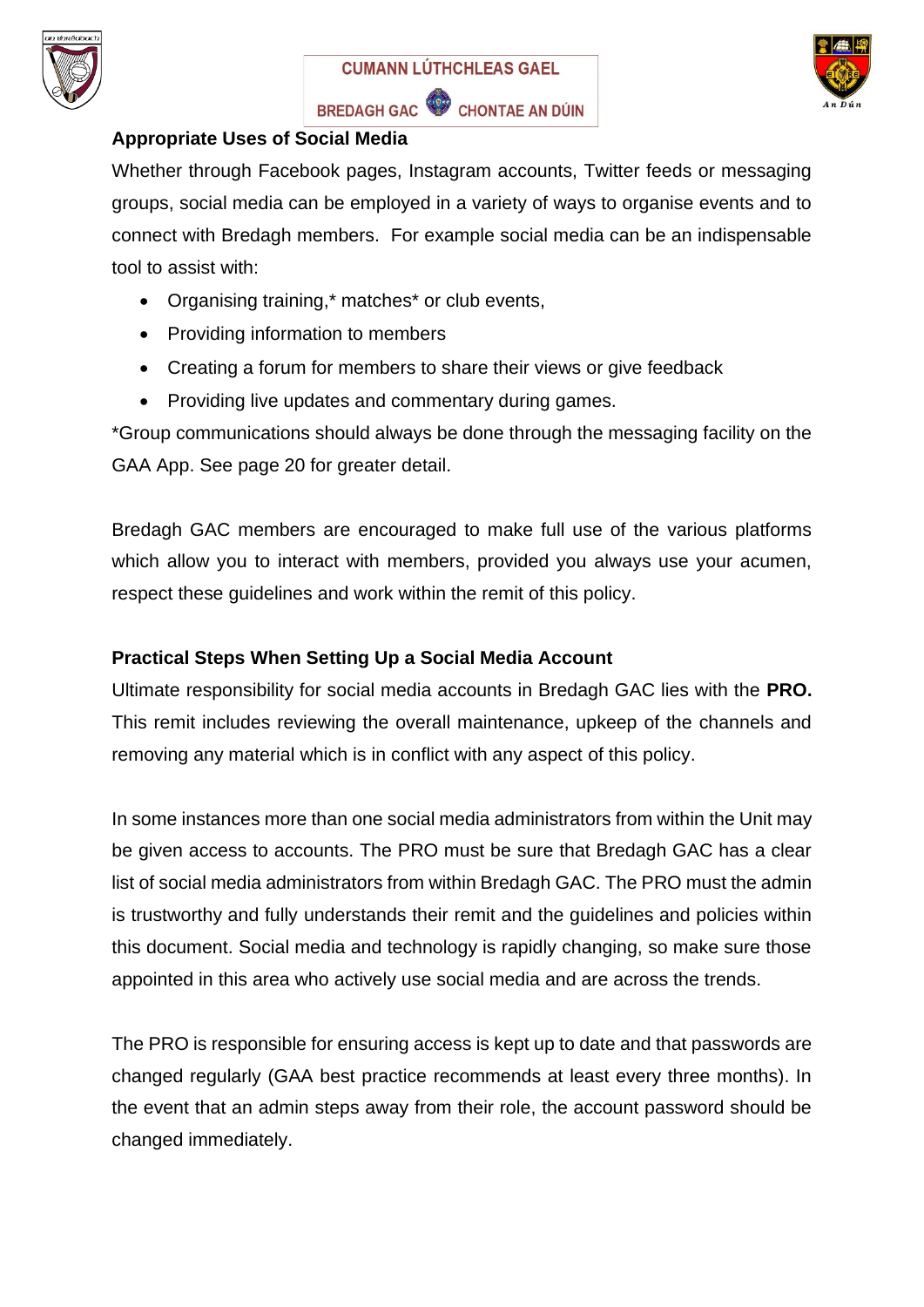

# **CUMANN LÚTHCHLEAS GAEL** BREDAGH GAC CHONTAE AN DÚIN



The PRO is responsible for all content posted on social media, including that posted by appointed admins. In the case that inappropriate content is posted, the PRO must ensure it is removed. It is advisable that the PRO should notify the Bredagh GAC Executive Board and, if deemed necessary, escalate to a higher level (eg. County PRO, GAA Communications Dept.) for advice.

# **Bredagh GAC use of social media platforms:**

- Bredagh GAC will select the social media platforms that they wish to use on an official basis and appoint at least **two administrators** to monitor and manage those official accounts or sites. Bredagh GAC will continue to use the Bredagh GAC website as our primary channel.
- Bredagh GAC will Decide at the outset what purpose the site or social media page is to serve and set this out in a content policy posted on the site or page.
- Bredagh GAC will agree a procedure for dealing with any complaints or concerns that may be raised about the content of the site or social network page and ensure all administrators are fully briefed on escalation policy for dealing with same.
- Bredagh GAC will review the maintenance and upkeep of the site and social media accounts at regular intervals.
- Bredagh GAC will make all reasonable efforts to ensure that the content is in keeping with GAA values and does not contain any links to inappropriate material.

Links to external websites are meant for convenience purposes only. [No endorsement of any third party products or services will be expressed or implied by any information, material or content referred to or included on, or linked from a Bredagh GAC website or social media page (except in cases where an official sponsorship arrangement is in place)].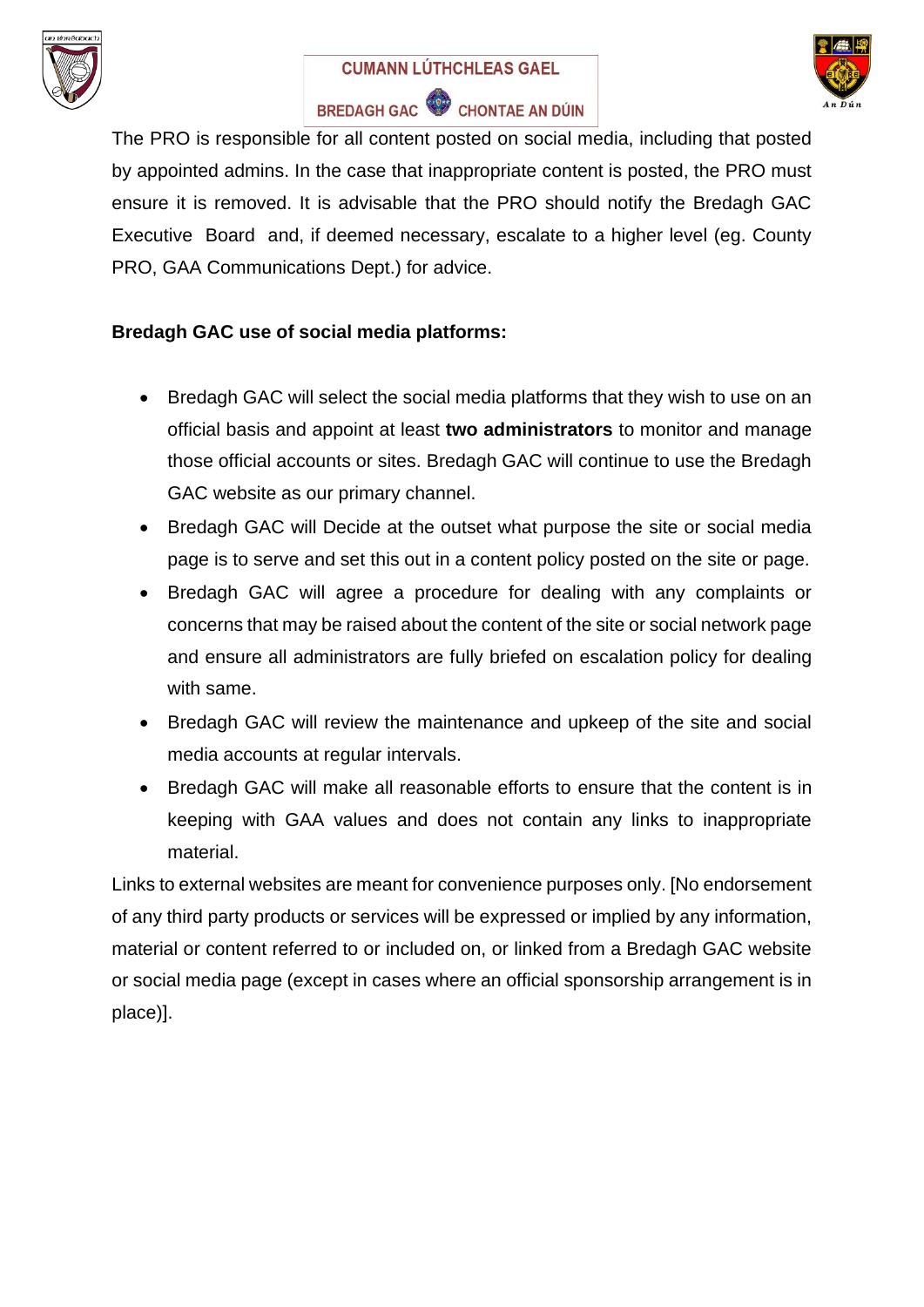





# **Privacy**

General Data Protection Regulation (GDPR) rules will be followed in respect of how Bredagh GAC uses any personal data it collects. "Personal data" includes names, contact details, photographs of people or players or any information that can be used to identify a person.

When Bredagh GAC collects an individual's personal data, it will:

- Only ever use that information for the purpose for which it was collected. This purpose should be communicated clearly to the individuals involved at the time it is collected.
- Take appropriate measures to ensure the information is stored in a secure way.
- Request permission before using any photographs of members on their websites or social media pages (this can be done by including a consent form in the annual registration form).
- Respond appropriately if members and other individuals object to any use of their personal information or request that such information be deleted. If such a request is received, (Bredagh GAC officials should consult the GAA's GDPR - What Your Club Needs to Know and Do).
- GDPR What Your Club Needs to Know and Do provides greater detail on how Bredagh GAC should treat personal information.

# **Policies applicable to officials' use of social media**

As an administrator of a social media account for a Bredagh GAC, you are acting as an official voice. In this position there are a number of considerations that must be made before posting content. This section illustrates GAA policy along with guidelines on how page administrators should use social media. Be Respectful, Transparent and Honest. When acting in an official capacity for Bredagh GAC, it is important that officials convey the same positive, volunteer-led spirit that the GAA instils in all of its communications.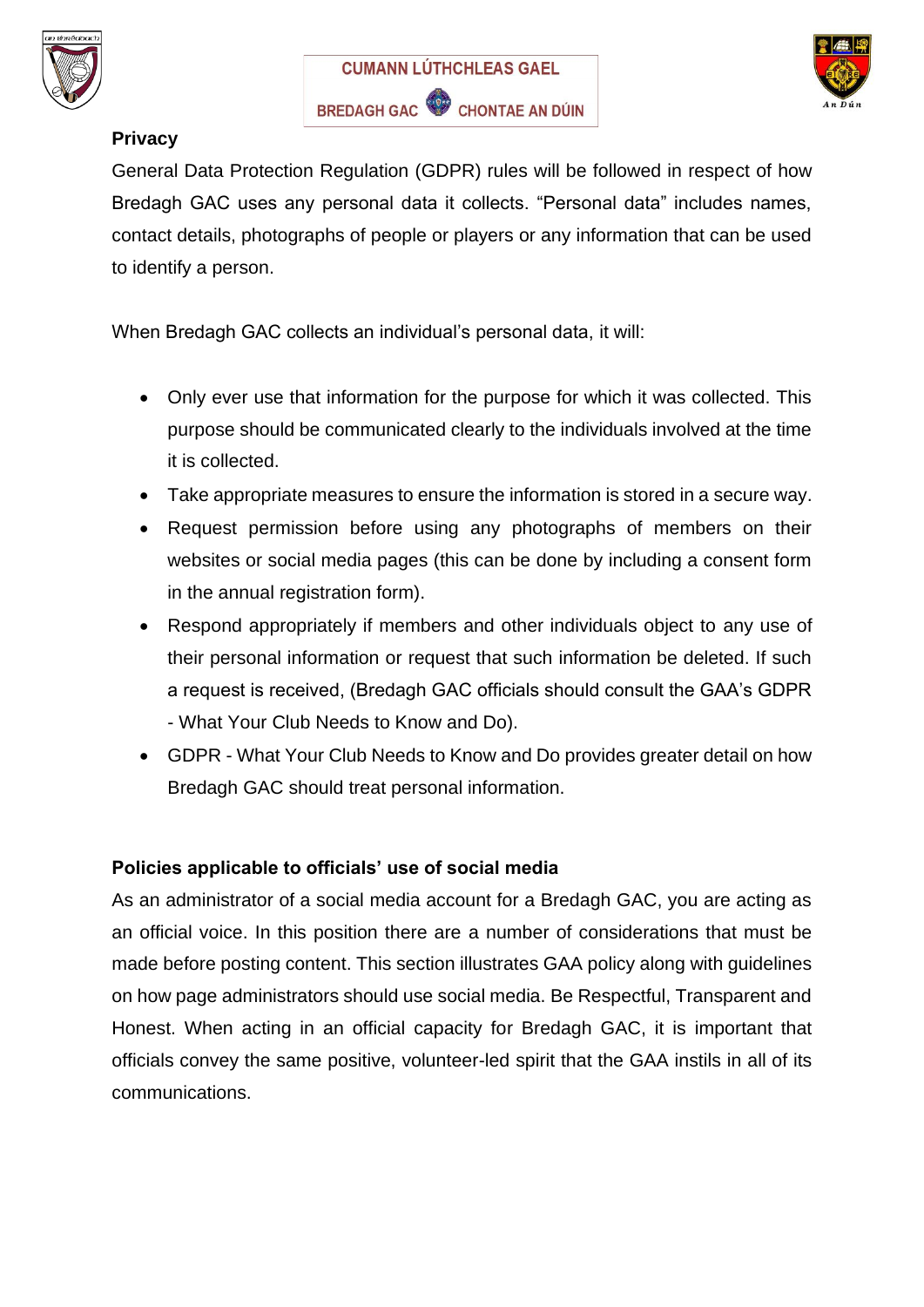





# **Accordingly, Bredagh GAC expects its officials to**:

- Be respectful of all individuals, races, religions and cultures.
- Not post material which is likely to cause offence or bring the GAA into disrepute.
- Only post text, images, video, or other presentations suitable for people of all ages.
- Not use accounts to support or oppose any politically or socially controversial subjects, issues, or candidates
- Not use the account to post personal opinion on any page using the official account, not post comments on any external platform that may imply they are speaking on behalf of the GAA or Bredagh GAC. Officials are of course free to express their opinions but should avoid using official GAA or Bredagh GAC channels to do so.
- Not say anything dishonest, untrue or misleading. Bredagh GAC recommends erring on the side of caution – if in doubt, do not post or upload.
- Further information on the types of content which breach the standards the GAA expects from all members is listed in the following section.

#### **Always Respect the Law**

While engaging with social media can be fun and helpful, certain activity on social media may have legal implications. Every effort should be made to avoid the following:

- Never post defamatory content i.e. material that may damage a person's reputation. Such material can be very damaging for the people involved and can form the basis for expensive legal claims.
- Do not use the copyrights, trademarks, publicity rights, or other rights of others without the necessary permissions of the rights-holders. This includes the GAA's own copyrights, trademarks and brands. Special attention should be made when using photos taken by agencies such as Sportsfile. Always ensure you have the correct permission for use of any imagery you use.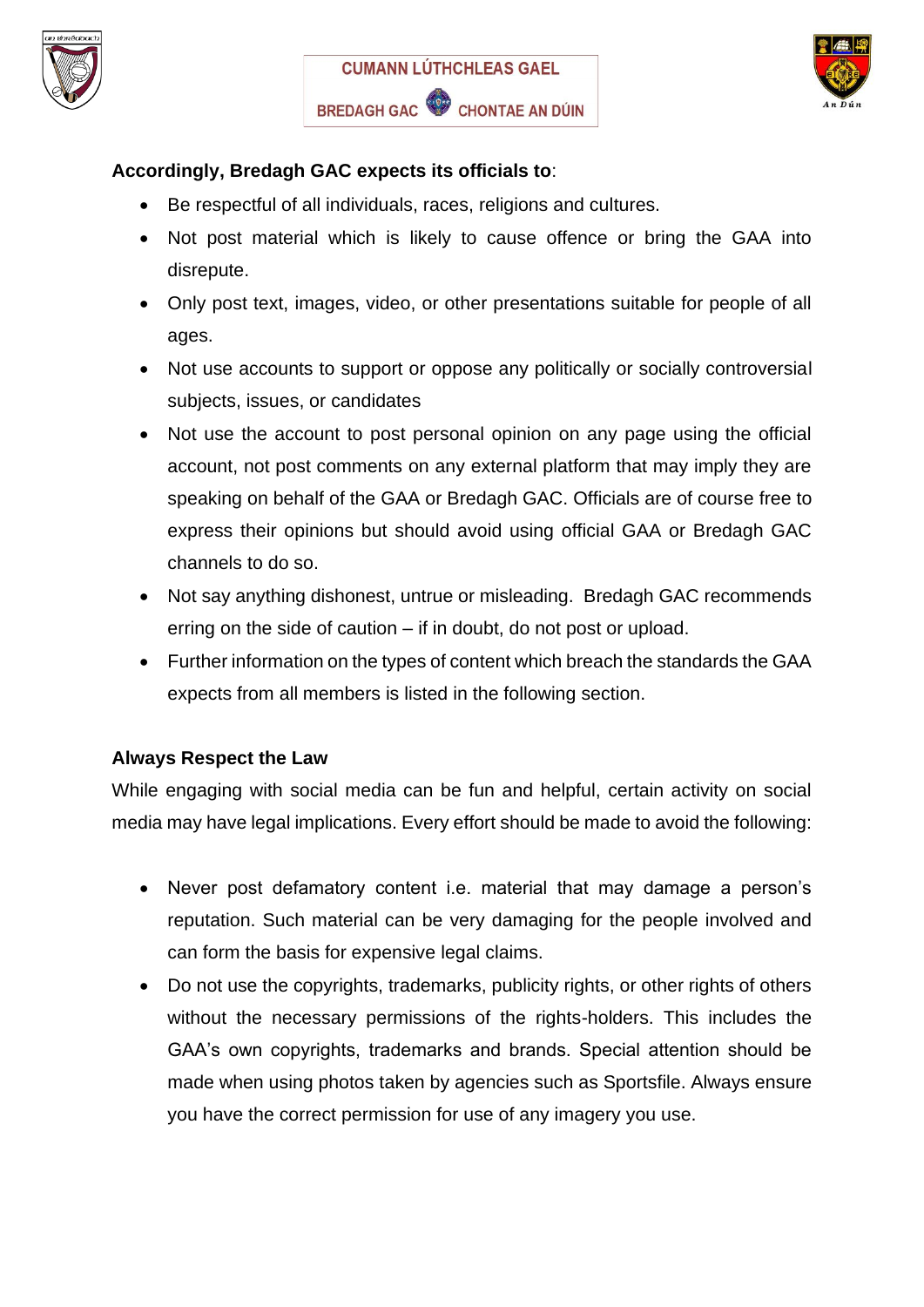

# **CUMANN LÚTHCHLEAS GAEL**



BREDAGH GAC CHONTAE AN DÚIN

- Respect everyone's right to privacy when posting content online. Never post material in a public forum which you know to be of a private nature. Where you collect people's personal information for a specific purpose, it should only be used for that purpose. For further information about privacy requirements see earlier section pertaining to GDPR.
- Extra care should be taken when posting any personal information or images relating to children and underage members. For further information in respect of requirements in respect of Children and Young People see page 13.
- Never use a GAA account to promote any illegal activity of any kind.

# **Confidential Information**

- Never disclose information that is confidential or proprietary to the GAA/Bredagh GAC, or confidential to any third party that has disclosed information to the GAA/ Bredagh GAC. Confidential information includes things such as details about litigation, unreleased product information and unpublished financial information or private matters relating to members which your position in the GAA may have allowed you to learn. Privacy
- Bredagh GAC expects its officials to, at all times, respect the privacy of its members and of private individuals generally.
- Always be aware when posting content online that there is potential for that content to become publicly available.
- Refrain from posting any content online that you would not be happy for anyone to see.
- Extra care should be taken when posting photographs or imagery relating to underage members. For further information see the Children and Young People section on page 13. Posting Relevant Information
- When posting on social platforms in an official capacity, what you post needs to be carefully considered. Bredagh GAC should only post content related to its activity and relevant to its members, ie. score updates, registration reminders, fundraising/event details. Administrators should not use their access to official pages to post or promote personal interests or opinions, other entities (eg. local businesses but excluding Sponsors) regardless of their nature.

**Policies applicable to members' use of social media**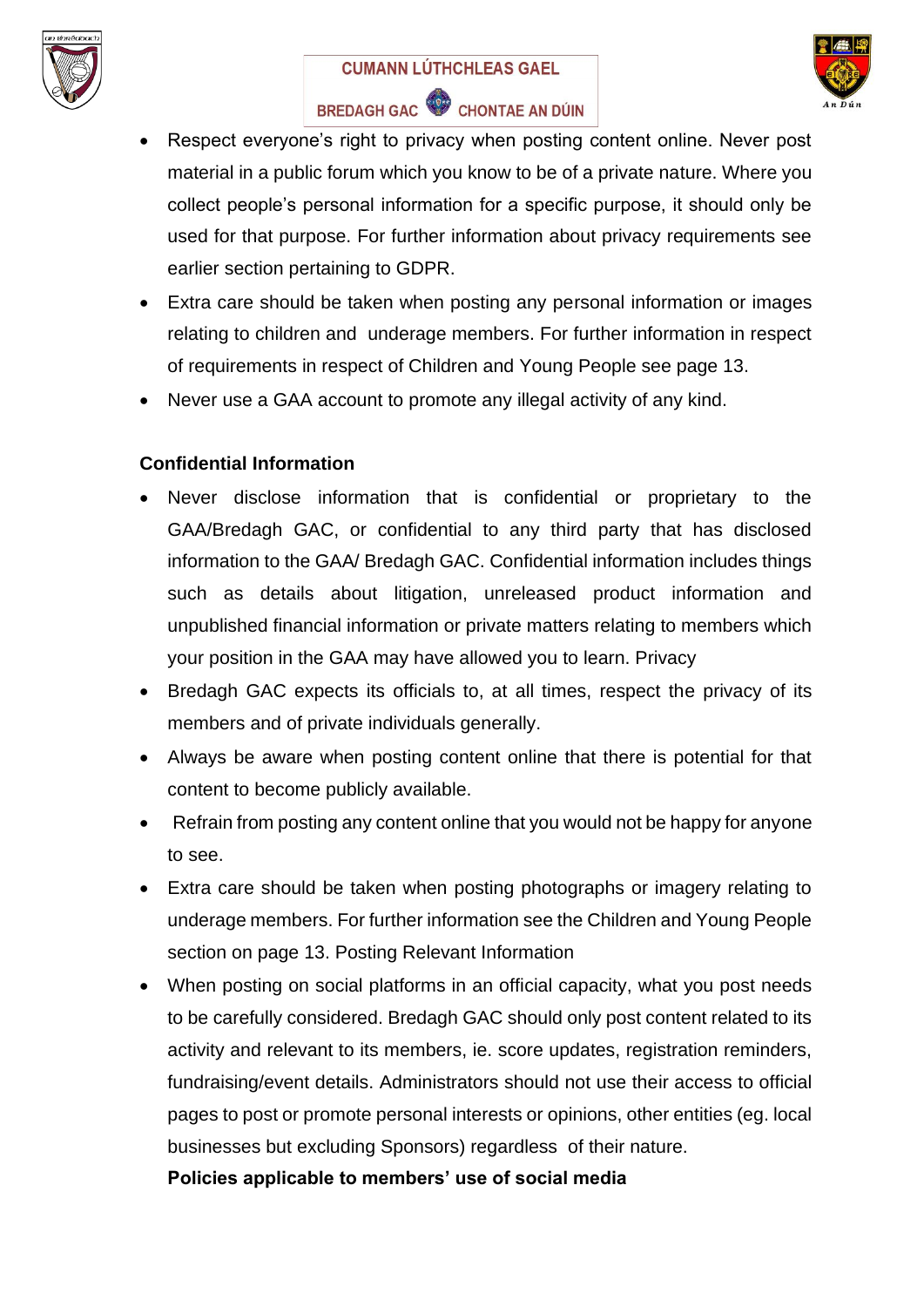

#### **CUMANN LÚTHCHLEAS GAEL**



# BREDAGH GAC CHONTAE AN DÚIN

Bredagh GAC respects the freedom of its members' right to use social media platforms in their personal capacity as they please and to express their opinions online. Lively and passionate discussions are an important part of enjoying our Games and engaging with our community. However, we would ask that you remember the implications of referring to the GAA/Bredagh GAC when you post or share material online.

All Bredagh GAC members are subject to the GAA Code of Conduct when online, even when they are not acting on behalf of the GAA/Bredagh GAC. You are responsible for your actions but remember that those actions may have consequences for the GAA/Bredagh GAC.

You have a responsibility when using social media platforms to not do anything online that might tarnish the GAA's/Bredagh GAC image and reputation or bring the GAA /Bredagh GAC into disrepute.

Bredagh GAC expects the following standards to be adhered to by its members when posting material online:

- Do not post or share material which is violent, sexually explicit, obscene, hateful, or defamatory.
- Do not post or share inappropriate behaviour relating to underage players.
- Do not suggest or encourage illegal activity.
- Do not engage in trolling, bullying, or abusive activity.
- Do not falsely claim the GAA endorses or is associated with any product or promotion.
- Do not disclose confidential information in respect of the GAA.
- Do not engage in the disparagement of any race, ethnicity or religion.
- Always respect the GAA's values.
- Always use your common sense.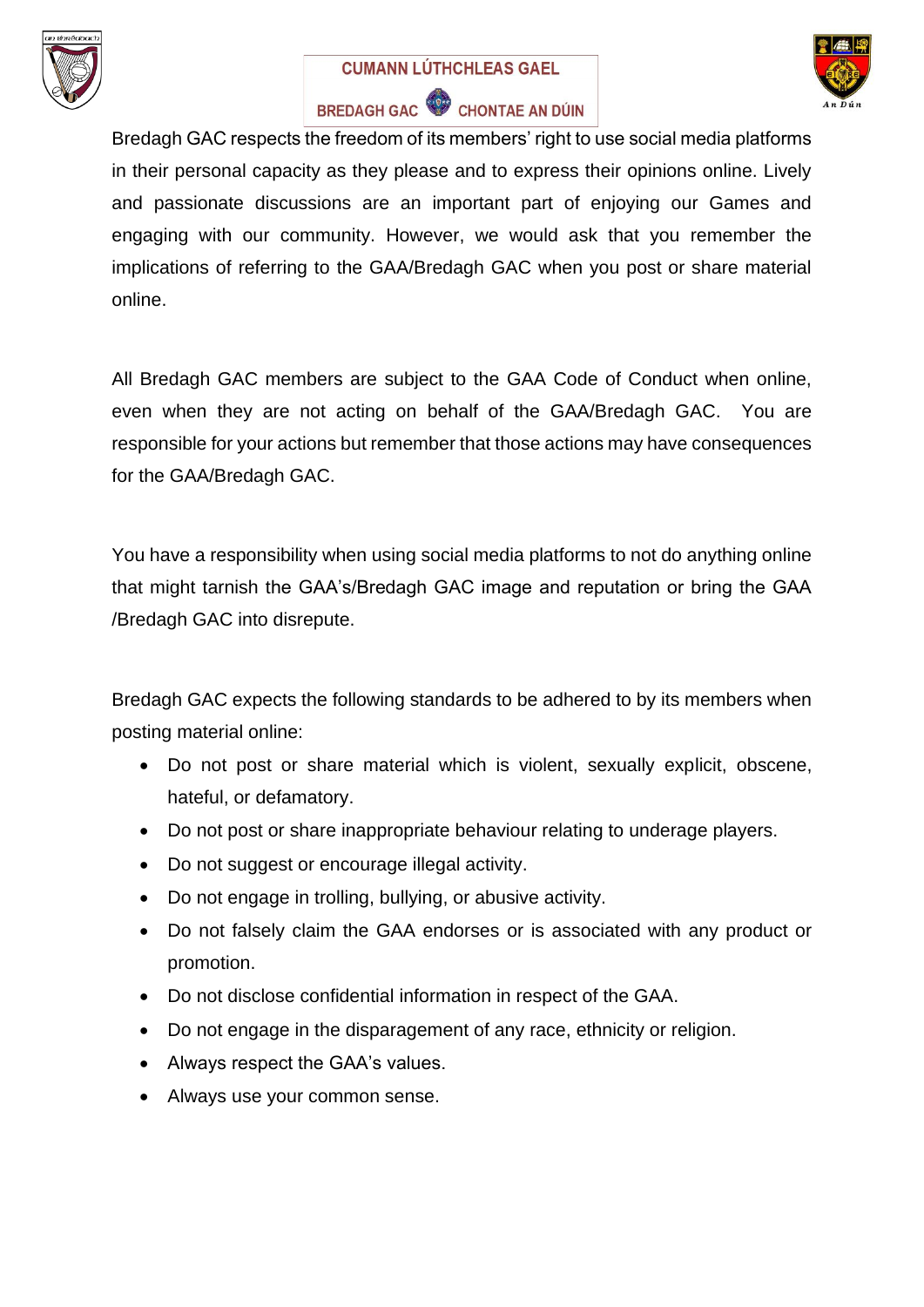





# **Monitoring**

Social media accounts for Bredagh GAC come under the responsibility of the PRO, even when social media management is shared among a team of administrators. While posting content is important, monitoring comments and mentions also requires attention. Bredagh GAC will appoint a member to monitor the social media sites Bredagh GAC is responsible for and ensure people know who the designated contact person is for members who have a concern.

#### **Moderation**

#### What is moderation?

When someone posts a comment on a social media channel, the account administrator can 'moderate' that comment. In other words, they review the content and can choose to remove it after it is published. Different moderators operate different policies, but all are responsible for the material that appears on their pages. In addition to comments, this can also apply to video, audio and other content that a user posts on a site or page.

#### **What to and how to moderate**

Interaction and engagement among followers is one of the best things about social media and should be encouraged. Sometimes criticism of Bredagh GAC will be made by social media page followers. If someone has something negative to say but does it in a civil manner, and in the context of an online conversation, admins should consider the facilitation of such opinion; it is at the discretion of the page administrator as to whether this should remain or be removed. However, it is the responsibility of admins to uphold certain standards to keep channels safe for everyone. Libel, defamatory, offensive or violent content should never be tolerated. Once any such commentary has been brought to the attention of the admin immediate action should be taken to remove that post.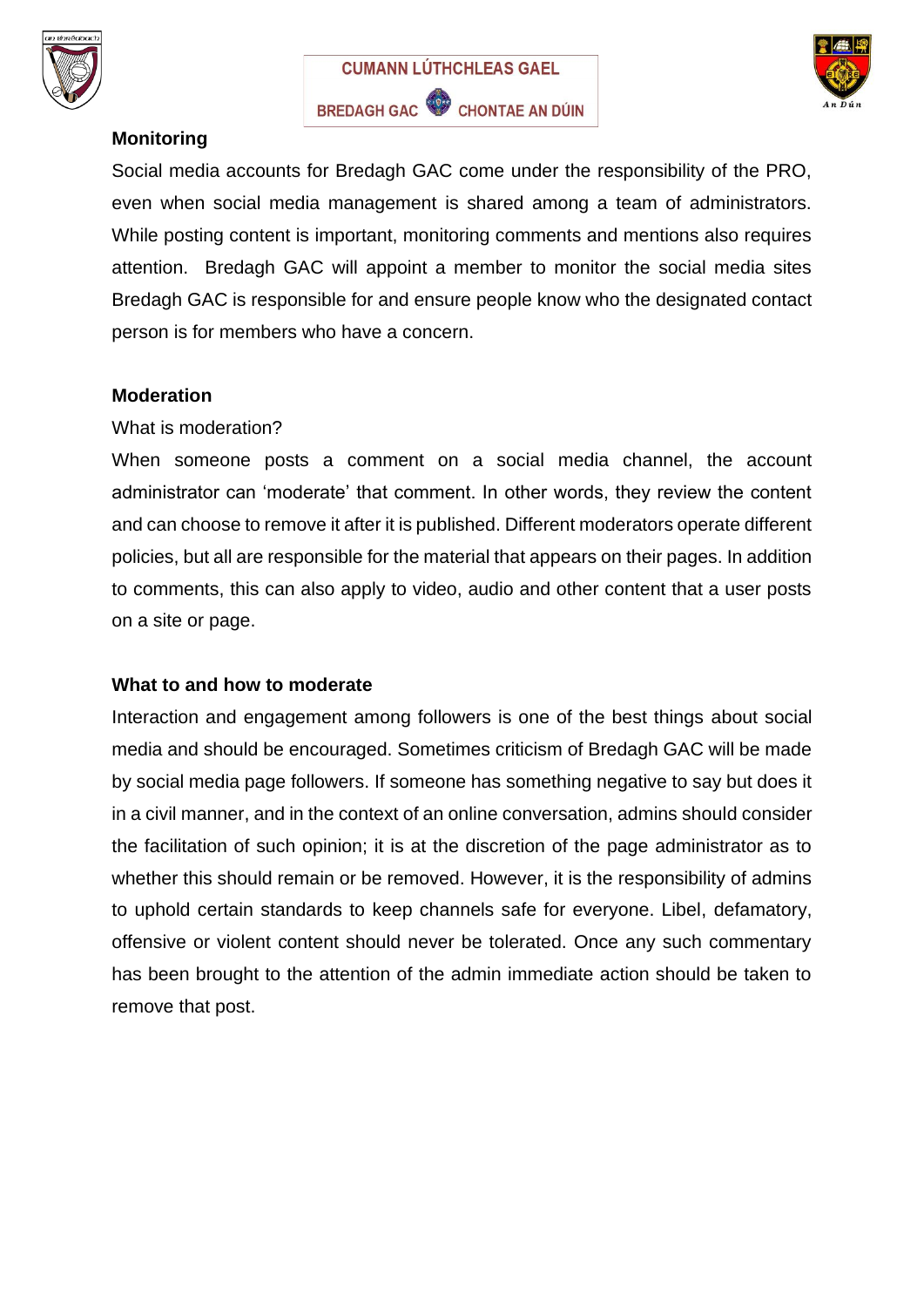





If you are ever in doubt as to how to act with regard to comments or if conflict has arisen as a result of same, you should immediately escalate your concern (County, Province or GAA Communications Dept).

#### **Dealing with feedback**

When we use social media platforms, we open the conversation to anyone, so we can potentially invite negative feedback. We should be prepared to respond appropriately, quickly and effectively. Here are some ways to do this;

#### **STRAIGHT PROBLEMS**

If someone on a forum has a legitimate issue and has expressed it clearly, you should respond, taking steps to fix the problem. Whether you respond privately to the poster, or in a message viewable by the public, depends on the nature of the problem. If you respond privately, it is good to also leave a message on the forum saying that the problem is being dealt with, and by whom.

#### **CONSTRUCTIVE CRITICISM**

This also requires a response. If someone makes a suggestion, you can acknowledge the suggestion with a positive message, even if it is not appropriate to act on it. This builds trust with the audience.

#### **NEGATIVE CRITICISM**

If someone has a real issue and is annoyed or angry, do not dismiss it out of hand because of the tone. Firstly, check whether there is a genuine problem, thank the person for bringing it to your attention, and take steps to address it. Reassure the person that their issue is now being addressed.

#### **TROLLING AND SPAM**

A 'troll' is someone who, without a valid reason, adds disruptive or offensive posts or content to a forum. 'Spammers' are people who illegally post commercial or inappropriate content. Watch out for these and delete their posts. Never engage with online trolls. If a 'troll' or 'spammer' repeatedly comments on posts on a page, they can be blocked.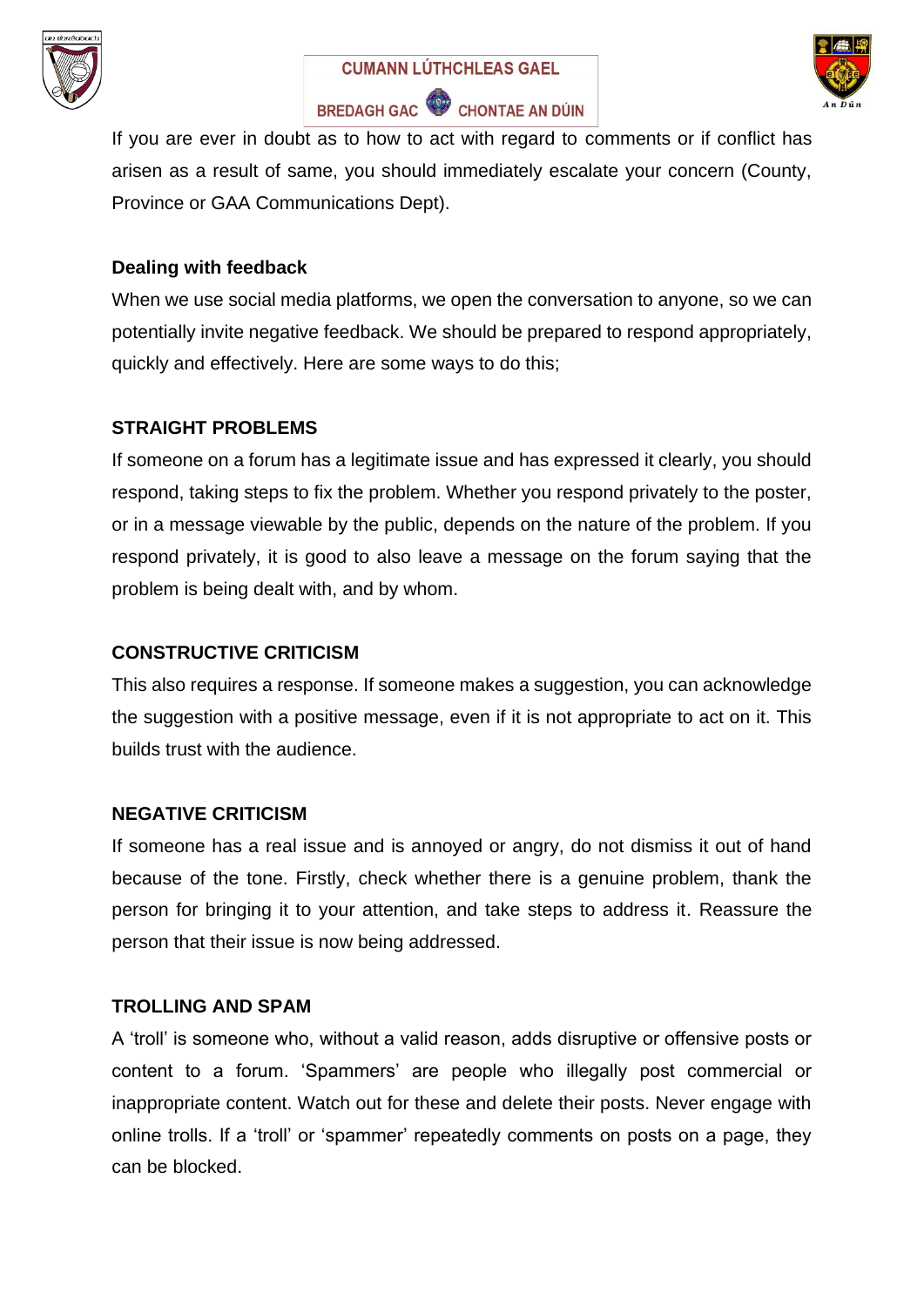





### **How to report inappropriate activity**

If you become aware of any member or official breaching any of the above social media guidelines, please contact your Bredagh GAC PRO or Down County PRO. Alternatively concerns can be reported to [communications@gaa.ie](mailto:communications@gaa.ie)

# **Children and young people**

Sharing photographs of players, using web sites to publicise activities, contacting parents and guardians about training and games for underage teams the use of social media networks in addition to the videoing of events, games, training and coaching sessions are normal activities within Bredagh GAC. The GAA does not wish to eliminate or curtail these activities but proposes certain safeguards so as to ensure that we minimise the risk or threats that inappropriate communication of images or other personal information may pose, particularly for underage members. (The term "underage" in the GAA is used to describe children and young people who are under 18 years of age).

#### **Communicating with underage players and teams**

Coaches, mentors and other officials should never place themselves in a compromising position by texting or communicating via social media sites with underage players. All such communications regarding Bredagh GAC activities should be sent via the parents or guardians of the underage player, unless otherwise agreed with the parents/guardians.

In general, the following should apply when communicating with underage players:

- Use mobile phones, if deemed appropriate, only via an email system or the GAA app for communicating with the parents/guardians of players. Any exception to this form of group texting can only be preceded with following express permission from parents/guardians.
- Do not communicate individually by text/email sites with underage players.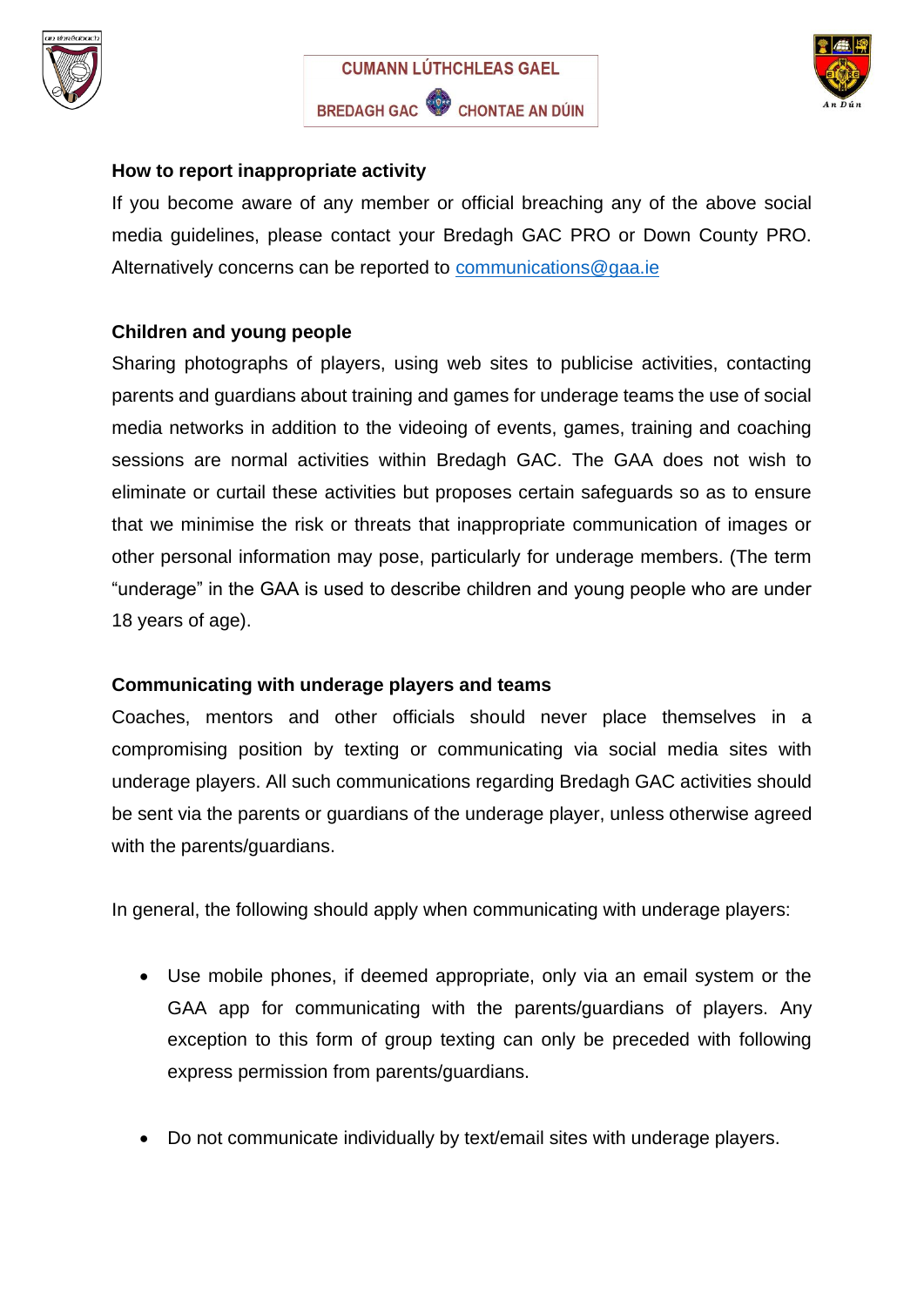





• Do not communicate with underage players via social network sites.

# **Guidelines for posting images or personal information relating to underage Bredagh GAC members**

The following represents the best practice when posting images or personal information relating to underage members:

- Bredagh GAC should determine which, if any, social media accounts will be used to communicate personal information relating to underage members. Bredagh GAC may decide their websites will have a specific youth section and if so, they should also agree the extent and the limitations on its content etc.
- Bredagh GAC will ask for the player's parent's permission to use their image. This consent could be included in the annual registration form.
- All children/young people featured in recordings posted online must be appropriately dressed.
- The photograph or recording posted online should focus on the activity rather than a particular young person.
- In general, no personal details relating to the young person should be revealed as accompanying materials to the photograph or recorded image, with the exception being where they are being publicly acknowledged (e.g. an award or personal achievement), for which consent has been given.
- Group and team photographs may be taken but it is not necessary to match a player's name with the position in which they may be standing or seated in the team photograph.
- Any instances of the use of inappropriate images should be reported to the Bredagh GAC Children's Officer and/or appropriate person within Bredagh GAC and also to the relevant statutory authorities if deemed necessary.
- Where underage members are invited to engage with a Bredagh GAC social media accounts, parental knowledge and permission prior to the young person engaging in such communication must be sought.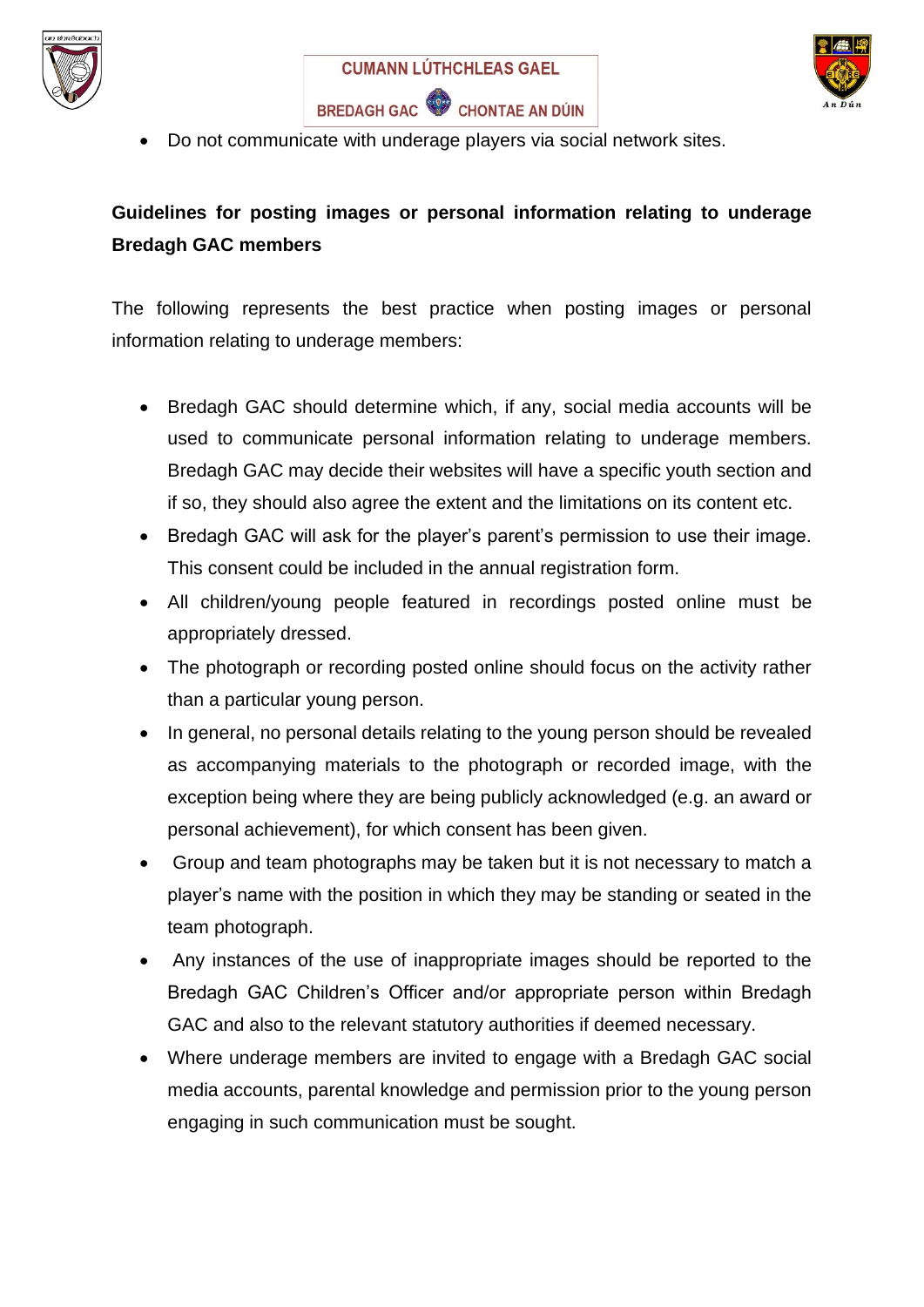



- Bredagh GAC parents are asked not to post pictures of other children on their own social media accounts.
- Such interaction with Bredagh GAC websites or accounts should also be carefully monitored to ensure underage members are not abused or trolled on line and that they themselves do not intentionally or otherwise post inappropriate comments or materials. Bredagh GAC has an Anti-Bullying Policy which should be adhered to at all times.
- Bredagh GAC has set out in detail its policies and standards for officials engaging with underage members in the "Code of Best Practice in Youth Sport when working with underage players" and the "Guide to Maintaining appropriate levels of behaviour in our work with children and young people". Please refer to them for further detail on any of the above.

# **Implications of improper usage of Social Media**

Inappropriate use of social media by either an official or a member of Bredagh GAC will be treated with the utmost gravity by the GAA/ Bredagh GAC and may result in disciplinary actions.

A breach of any part of this Social Media Policy shall be regarded not only as a breach of the Bredagh GAC Code of Conduct but, if carried out against an underage person, is also a breach of our Code of Best Practice in Youth Sport when working with underage players.

If a member is found to have breached this Social Media Policy in any way, disciplinary action may be taken in line with the Bredagh GAC's Disciplinary Process.

# **The Channels**

The number of social media channels is vast; does Bredagh GAC need a presence on all of them? The answer to this is no. The channels explained in this section are established channels, deemed to be the most appropriate and effective for the GAA and its Counties and Clubs. A presence on many channels stretches resources and increases the risk of improper use.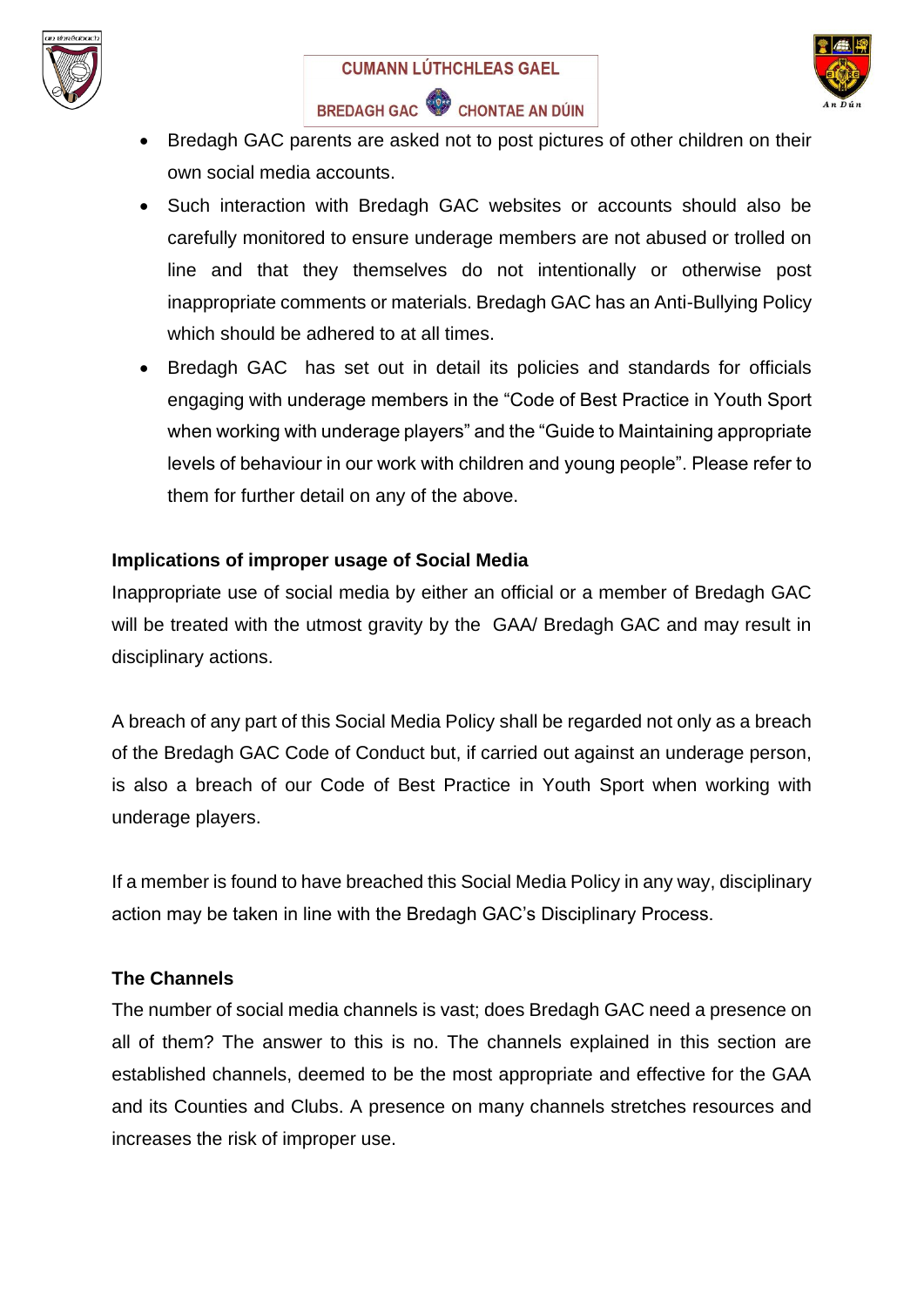





BREDAGH GAC CHONTAE AN DÚIN

While the GAA does not enforce strict rules around using other social media platforms, we would strongly advise our community to take the approach of replicating the presence the GAA has social media platforms.

# **Official GAA accounts exist on:**

- FACEBOOK
- TWITTER
- INSTAGRAM
- YOUTUBE

#### **Facebook**

Facebook is a social networking website and service where users can post comments, share photographs and links to news or other interesting content on the Web, play games, chat live, and stream live video. Shared content can be made publicly accessible, or it can be shared only among a select group of friends or family, or with a single person.

Bredagh GAC will use Facebook to promote upcoming games and other events, post videos, share content from other accounts and create positive interaction with the community of followers. When setting up a Facebook page for Bredagh GAC it will be set up as a 'Like' page and not as a personal 'Friend' page.

#### **Moderation on Facebook**

Full pre-moderation is not available on Facebook, meaning that users' comments will appear on your posts without your approval. Bredagh GAC PRO and social media administrators may block certain words from appearing on Bredagh GAC Facebook Page and turn on the profanity filter.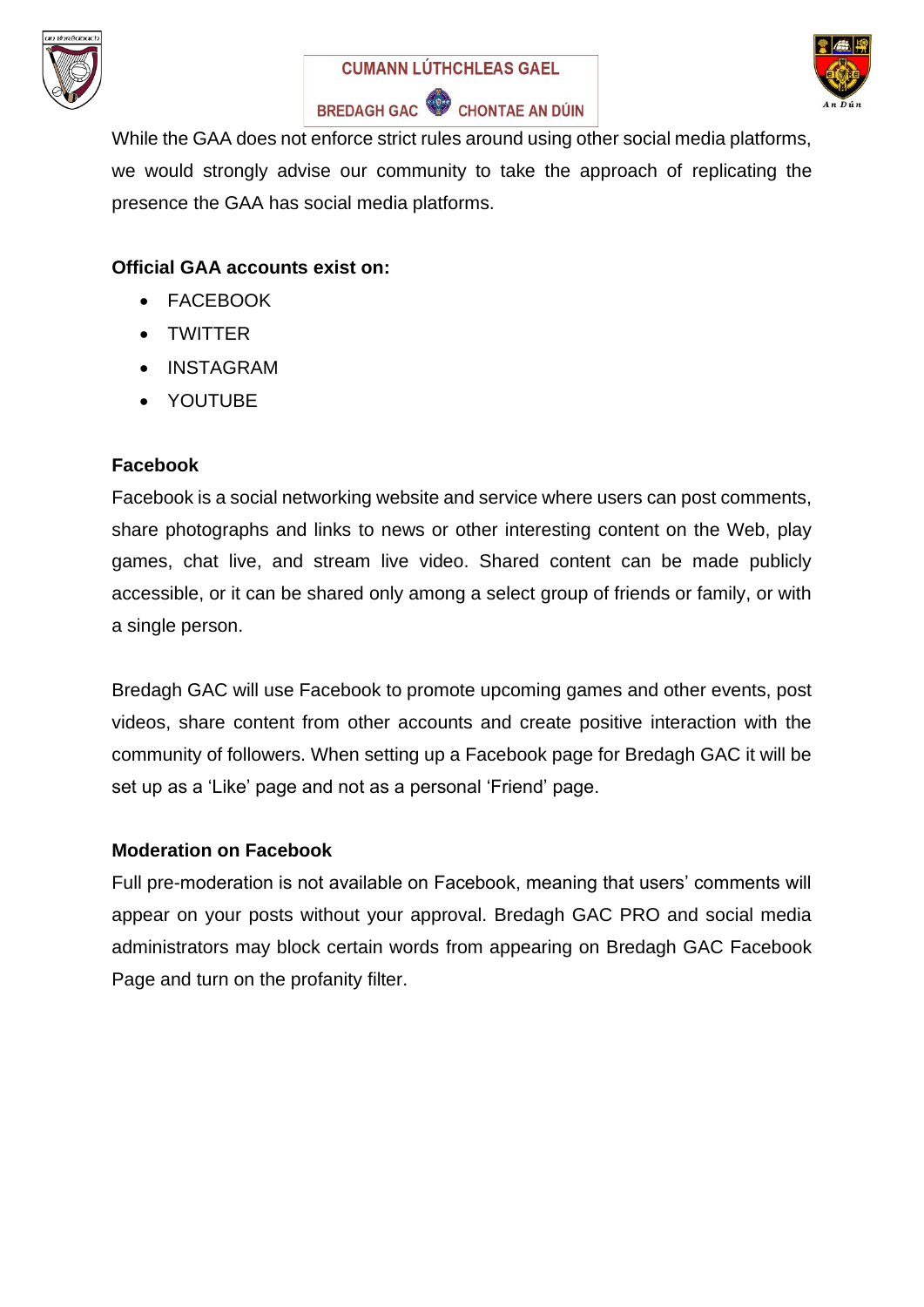





# **Blocking Words**

When people include a word Bredagh GAC has blocked in a post or comment on Bredagh GAC Page, it won't appear on Bredagh GAC Page.

## **To block words:**

- Click Settings at the top of your Page.
- From General, click Page Moderation.
- Type the words you want to block, separated by commas. You'll need to add both the singular and plural forms of the word you want to block.
- Click Save Changes.

You can unhide comments that contain blocked words by going to the comment and clicking Unhide.

#### **Profanity Filter**

Bredagh GAC may block different degrees of profanity from appearing on Bredagh GAC Page. Bredagh GAC determine what to block by using the most commonly reported words and phrases marked offensive by the community. To turn on the profanity filter:

- Click Settings at the top of your Page.
- From General, click Profanity Filter.
- Select Medium or Strong.
- Click Save Changes.

Users who persistently break the rules of the site may be blocked by Bredagh GAC.

#### **Twitter**

Twitter is on online news and social networking site where people communicate in short messages called tweets. Tweeting is sending short messages to anyone who follows you on Twitter, with the hope that your messages are useful and interesting to someone in your audience.

Twitter is the perfect channel for Bredagh GAC to post live match updates and other timely news. Photos and video can be uploaded directly to Twitter. Links to external content such as news and match reports from a website is also a useful feature.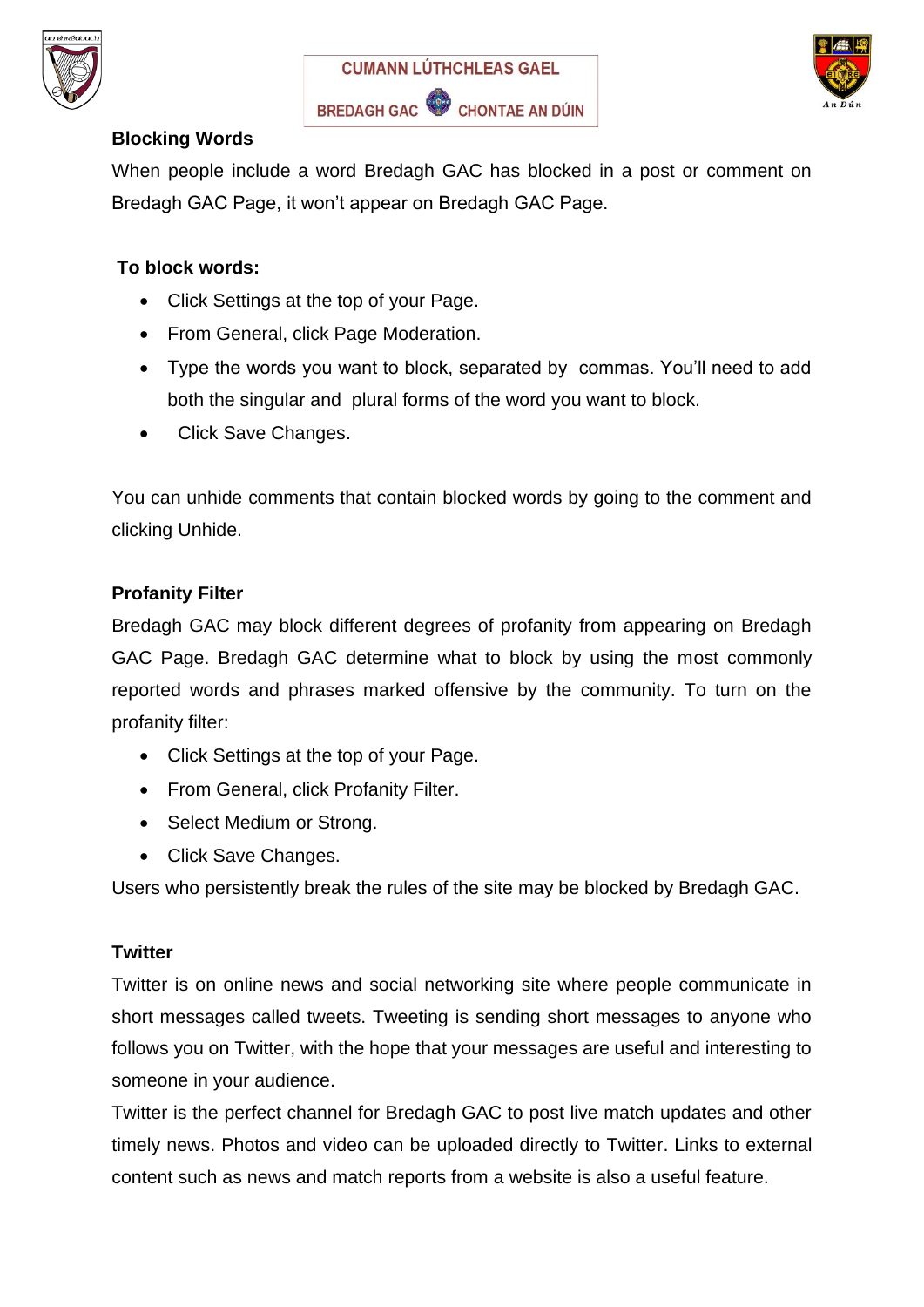

#### **CUMANN LÚTHCHLEAS GAEL**



BREDAGH GAC CHONTAE AN DÚIN

Twitter is often the platform on which inappropriate comments are made due to the 'inthe-moment' nature of the platform and so Bredagh GAC PRO and social media administrators wil be highly aware when posting or moderating comments on this platform. As with all online channels, Bredagh GAC should never enter into public argument with negative posters.

#### **Instagram**

Instagram is a social networking app made for sharing photos and videos from a smartphone. Similar to Facebook or Twitter, everyone who creates an Instagram account has a profile and a news feed.

When you post a photo or video on Instagram, it will be displayed on your profile. Other users who follow you will see your posts in their own feed. Likewise, you'll see posts from other users whom you choose to follow.

Instagram is like a simplified version of Facebook, with an emphasis on mobile use and visual sharing. Just like other social networks, you can interact with other users on Instagram by following them, being followed by them, commenting, liking, tagging and private messaging.

For Bredagh GAC, Instagram is the perfect platform for sharing the great photos that come from our Games. Bredagh PRO and Instagram admins will be aware of legal restrictions around sharing photos and video taken OF and BY others on their account.

Instagram Stories offer users the ability to post more timely content that will appear for 24 hours. Stories also offers other features such as polls and the opportunity to link to external content. It is the perfect way to give a behind the scenes insight to games and events.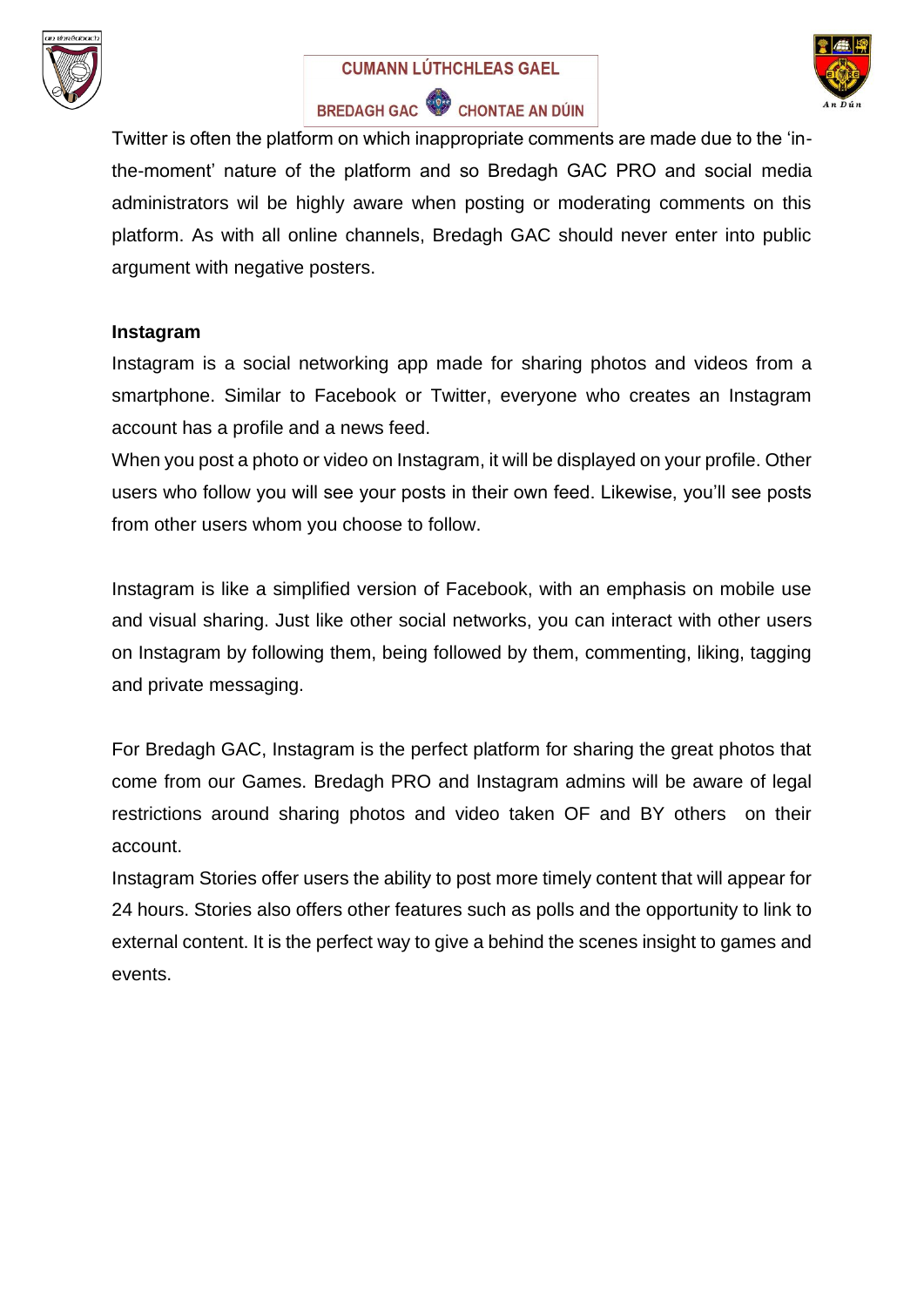





# **Other Channels Snapchat**

Snapchat is a mobile-only messaging app. Users can "chat" with their friends by sending them photos, short videos up to 10 seconds long. Text chats and video calls are two other features that were added more recently to the app. Photos and videos essentially disappear a few seconds after they've been viewed by their recipients.

Snapchat is not an app on which the GAA has a presence (though it once did). Bredagh GAC will not use Snapchat for both safety and data protection reasons. The biggest issue from a GDPR perspective is the lack of auditing ability Bredagh GAC or Down County will have over it. If messages are being sent through the App to members, due to the fact that that messages disappear there is no record of what was said/who it was sent to.

This also makes it very difficult for a Bredagh GAC to comply with a Subject Access Request if one was to be received from a member who had been in contact with the County or Club via Snapchat. If the account is set up so that it doesn't accept friend requests, in the same manner a 'like' page on Facebook is set up, the County or Club can control the messaging function and receive none (this is the advised setup should you use Snapchat). However, from a Child Safety perspective as well as a data protection perspective the lack of oversight we have over a Snapchat account isn't worth the return from using the App.

# **Direct Messaging**

Direct messaging functionality features across most social media channels and on stand-alone apps such as Whatsapp and Messenger.

# **Direct messaging and underage players**

For adult members, the use of social media as a messaging platform creates compliance issues from a data protection perspective. There is a lack of auditing ability for Bredagh GAC and the County over social media sites' messaging platforms which makes it difficult to comply with data subject requests.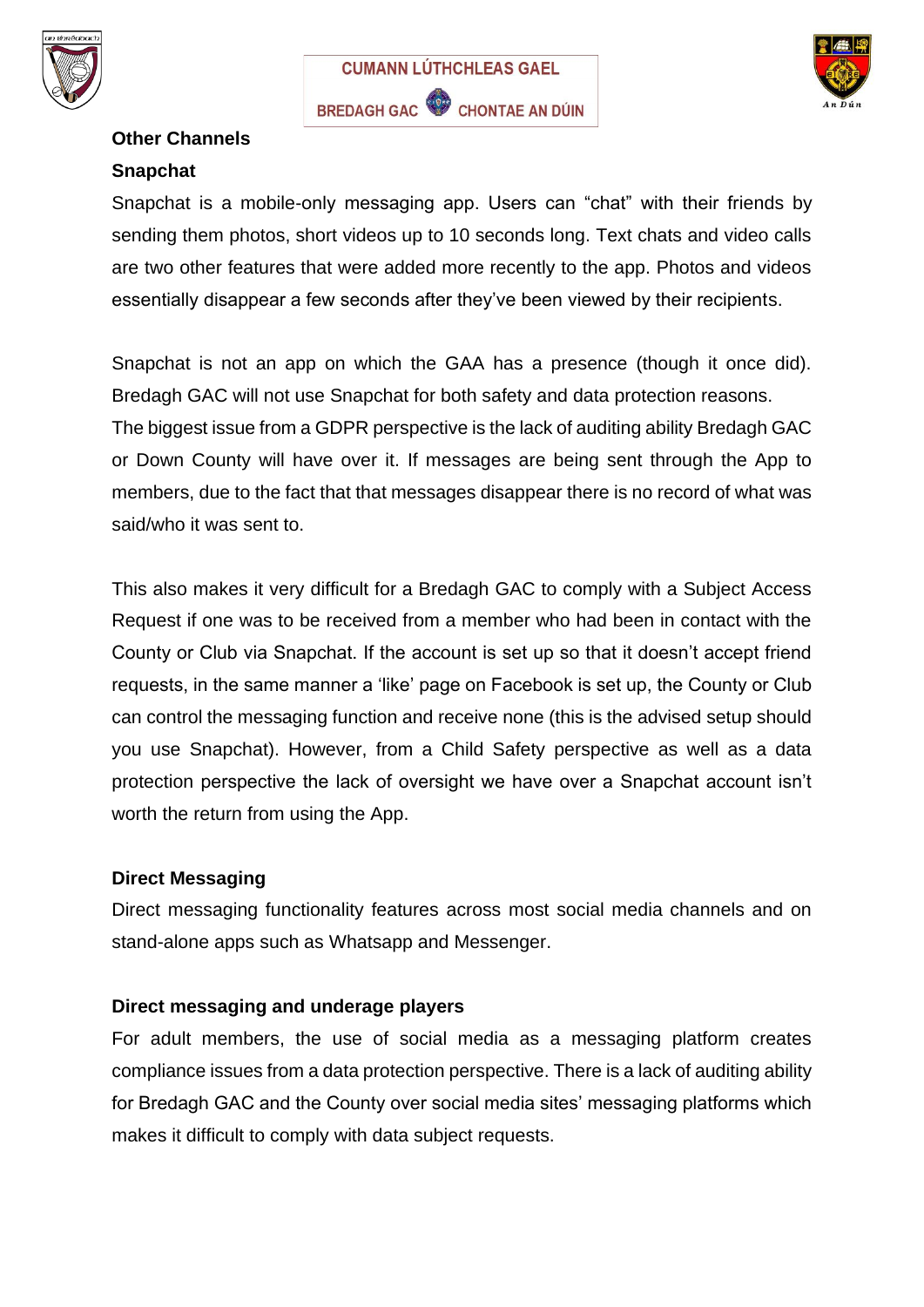





The lack of knowledge as to where the messages are stored is also an issue due to the requirement on Data Controllers (Clubs/County) to be aware as to where the information they process is stored.

Bredagh GAC will use this feature only when necessary to respond directly to genuine queries (ie ticketing or fixture queries). Bredagh GAC will never instigate conversation with followers using this form of messaging except for when contacting a competition winner. All other correspondence will be directed to one of the Bredagh GAC or County GAA email addresses.

This does not impact on other policies relating to communicating with underage players. When dealing with underage players this is a child protection issue as well as a data protection issue. The Code of Behaviour for Underage Players states **"Coaches are not permitted to communicate individually via social media with underage players**. Bredagh GAC DOES NOT APPROVE coaches engaging in or facilitating messaging apps in which players and coaches participate nor do we approve of the creation of messaging forums for underage players."

The GAA's Data Protection Policy for Clubs and Code of Behaviour for Underage Players can be found on GAA.ie.

#### **WhatsApp**

From a GDPR perspective, Whatsapp is not compliant when used for official communications. This is due to a number of reasons. Firstly, if a Whatsapp group is set up (U-12 hurling for example) every parent in that group has their phone number and possibly profile photograph if they have one, shared with every other parent in the group without giving their consent for their personal data to be shared in this manner. Also, the lack of auditing ability the Club/County has over Whatsapp groups is an issue. This is an issue for a number of reasons outside of GDPR and data protection also. For instance, if a parent in a Whatsapp group were to post unsuitable material to the Whatsapp group, and then leave the group, the administrators of the group cannot remove such material.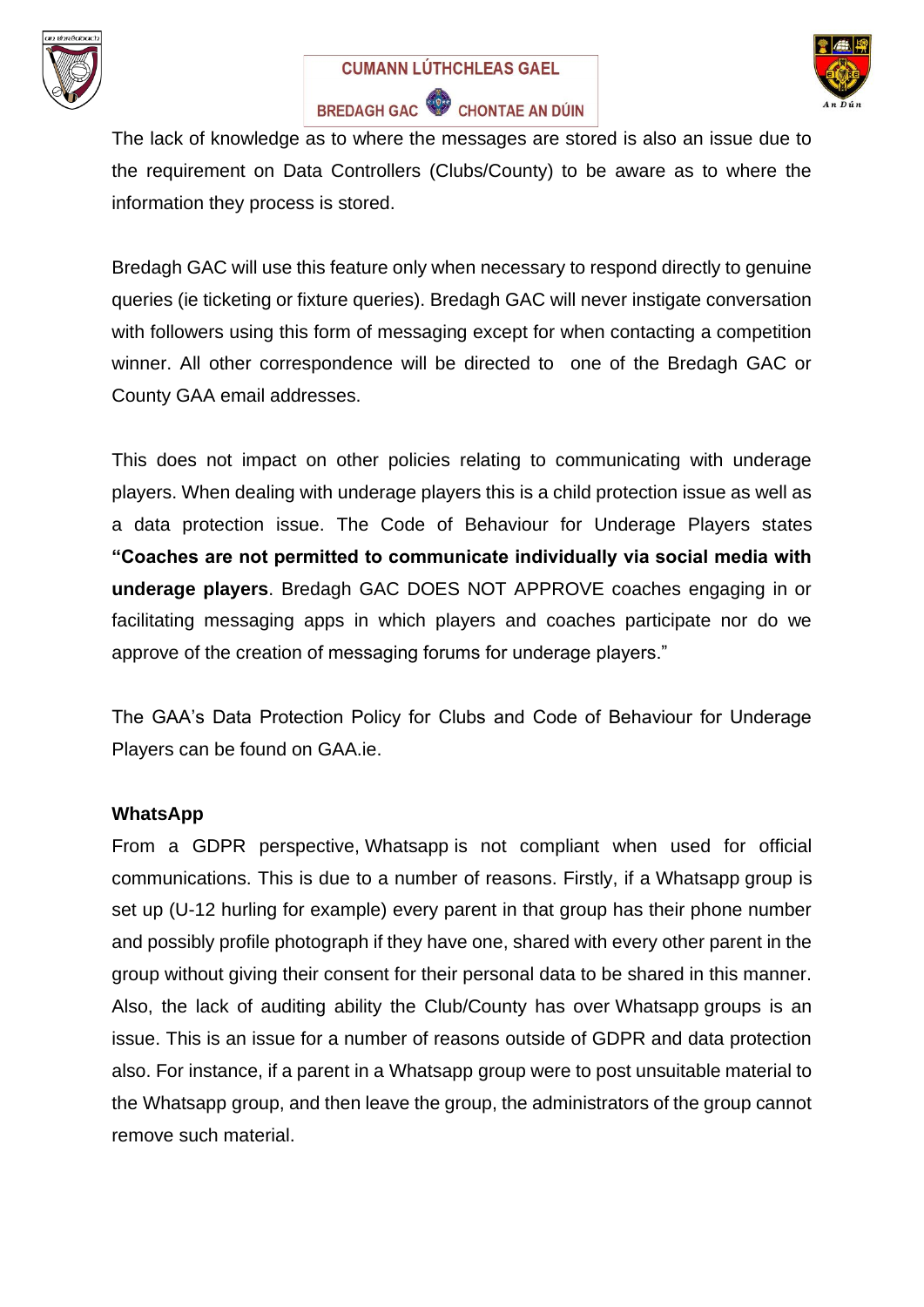

#### **CUMANN LÚTHCHLEAS GAEL**



# BREDAGH GAC CHONTAE AN DÚIN

The lack of auditing ability also makes it difficult to comply with a Subject Access Request or request for deletion if one were received. Along with the above, there is an issue presently with Whatsapp as to the location of the storage of information within it. If personal data is transferred outside the EEA, the entity transferring it (the Club/County) will have to ensure additional safeguards are in place which is not possible when using Whatsapp. Therefore due to these reasons, the use of Whatsapp in an official capacity is not advisable and Bredagh GAC will not use this platform for communication with children.

## **GAA App**

Enhancements have been made to GAA systems to facilitate compliance with GDPR using technology, including the GAA App. Following the issues outlined both in relation to Whatsapp and direct messaging on social media, the GAA App includes a messaging functionality enabling Clubs to communicate with their members through the App which is a GDPR compliant messaging service. This messaging functionality allows Clubs to have auditing ability over the information processed within it.

The GAA centrally has a contract in place with Servasport in relation to the App which ensures the location of information processed within the App is known. The messaging functionality within the App provides a free, controlled, auditable method of communication for Bredagh GAC members, which is being expanded to include the capability for coaches to utilise the App to communicate with their teams also.

#### **Minding yourself and others on Social Media**

Social media is a great platform through which to connect, cooperate, and keep informed, but it can have a dark side. Cyber bullying and abuse can have a devastating effect on the emotional and mental wellbeing of the recipient.

Many of us love to discuss Gaelic Games on social media, particularly in the aftermath of a big match, but it's important to remember that our players, referees, and officers, are amateurs and volunteers. They give of their time freely for the betterment of their clubs and counties. They also lead busy lives outside the world of the GAA. We all have a responsibility to moderate our contributions on social media, and to moderate the contributions of others. This includes thinking carefully before we 'Like' or share a comment or post.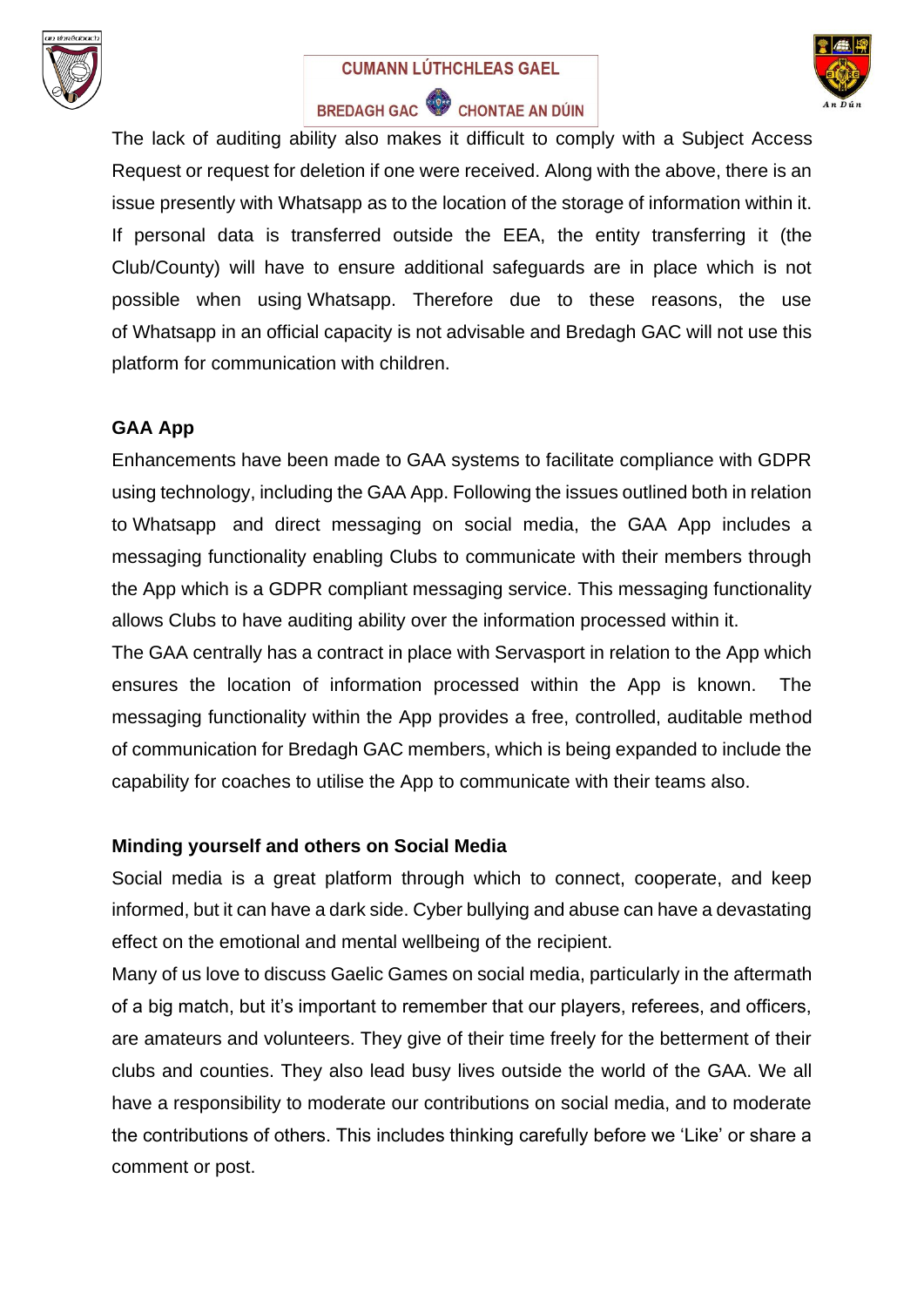





**If you are the victim of online abuse, cyberbullying, or 'trolling', here's some steps to consider:**

- Don't respond to the messages (no matter how much you may want to). You may feel the desire to right a wrong but research has shown that bullies enjoy further engagement and will act on evidence that they have worried or upset you, often by increasing the level of their abuse.
- If you are being targeted, go offline and reach out to a trusted friend or loved one and discuss the situation. Online can be a lonely place at such times. Go for a walk and try to think about something else.
- If you are concerned about content that has been uploaded relating to yourself or another person, contact the platform provider (Facebook/Twitter etc.) and ask them to have it removed. You may need to take a screenshot of the content as evidence.
- You can report any cases of abuse to the platform provider. You should also block the offender to avoid further engagement.
- In serious or persistent cases report the situation to the PSNI.
- If you are concerned about the impact online abuse/ bullying, or 'trolling' is having on you then reach out to a loved one – a problem shared is a problem halved. If you are reluctant or embarrassed to do so, Samaritans is the GAA's official mental health partners. They take calls of this nature every day and provide a confidential, friendly, non-judgement ear, 24-hours a day. They can be reached on 116-123.
- When online be mindful to always treat others as you would like to be treated.

# **Getting Advice**

If you have any queries or require guidance on any of the areas covered in the Bredagh GAC/ GAA Social Media Policy & Guidelines there are a number of routes you can take.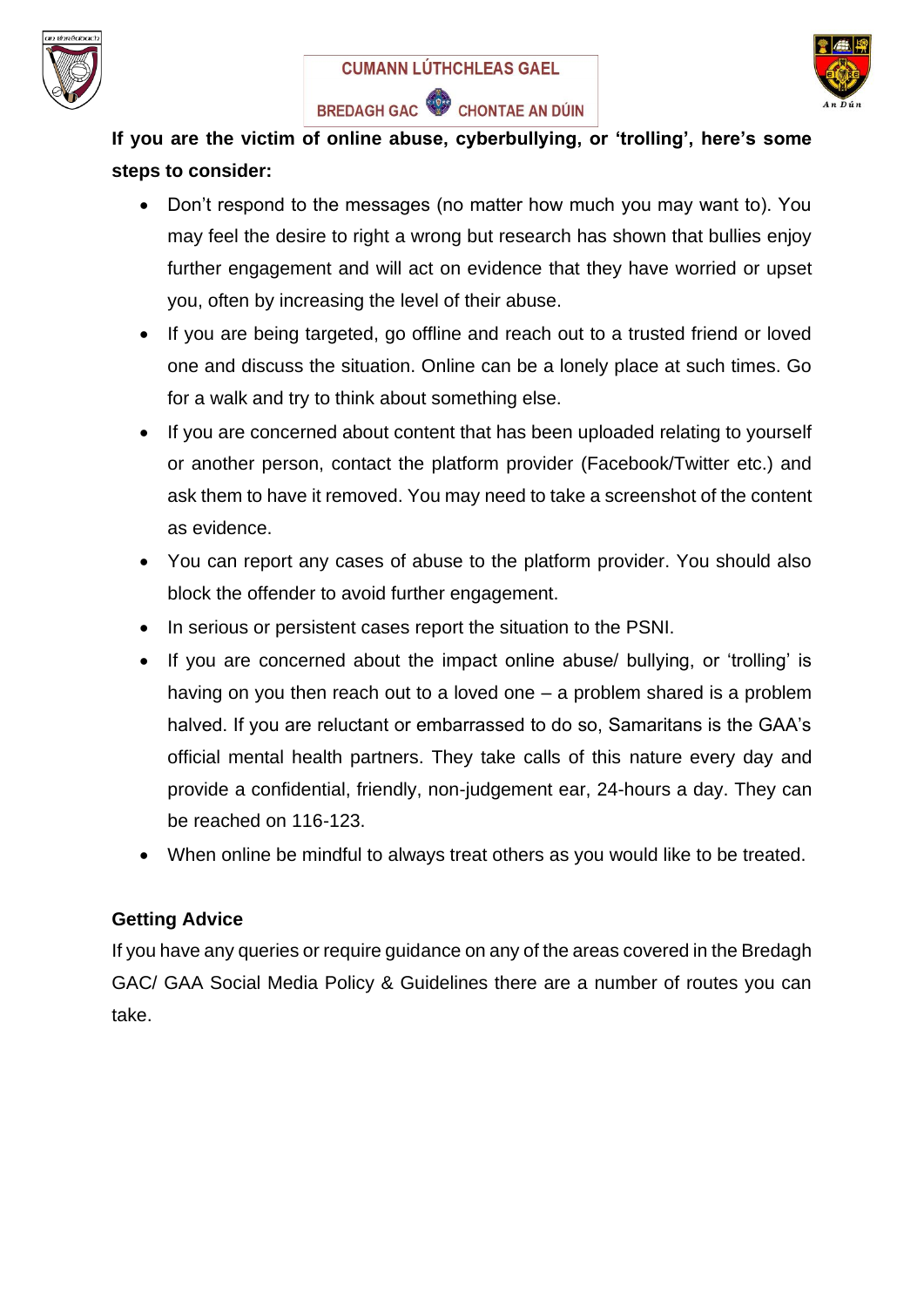





County and Provincial PROs have received digital and social media training and are armed with the knowledge to support Clubs with day-to-day queries. If a matter needs to be escalated, they will be familiar with the route to take. These officers should be your first point of call with concerns.

If you would like to directly contact the Digital section of the GAA Communications Department in Croke Park, you can do so by mailing communications@gaa.ie.

If you have specific concerns over Data Protection, you can email [dataprotection@gaa.ie](mailto:dataprotection@gaa.ie)

# **Social Media Policy & Guidelines Quick guide**

# **KEEPING IN TOUCH**

Direct Messaging The use of social media platforms and stand-alone apps such as Whatsapp and Messenger should not be used for official Bredagh GAC related communications (training, events, etc). These channels are not GDPR compliant when used for such communications. Text and email are still perfectly safe to use for updates (for adult members).

The GAA App includes a messaging functionality enabling Units to communicate with their members through the App which is a GDPR compliant messaging service. This messaging functionality allows Bredagh GAC to have auditing ability over the information processed within it.

Communicating with underage players and teams Coaches, mentors and other officials should never place themselves in a compromising position by texting or communicating via social media sites with underage players. All such communications regarding Bredagh GAC activities should be sent via the parents or guardians of the underage player, unless otherwise agreed with the parents/ guardians.

In general, the following should apply when communicating with underage players: I Use mobile phones, if deemed appropriate, only via an email system or the GAA app for communicating with the parents/guardians of players. Any exception to this form of group texting can only be preceded with following express permission from parents/ guardians.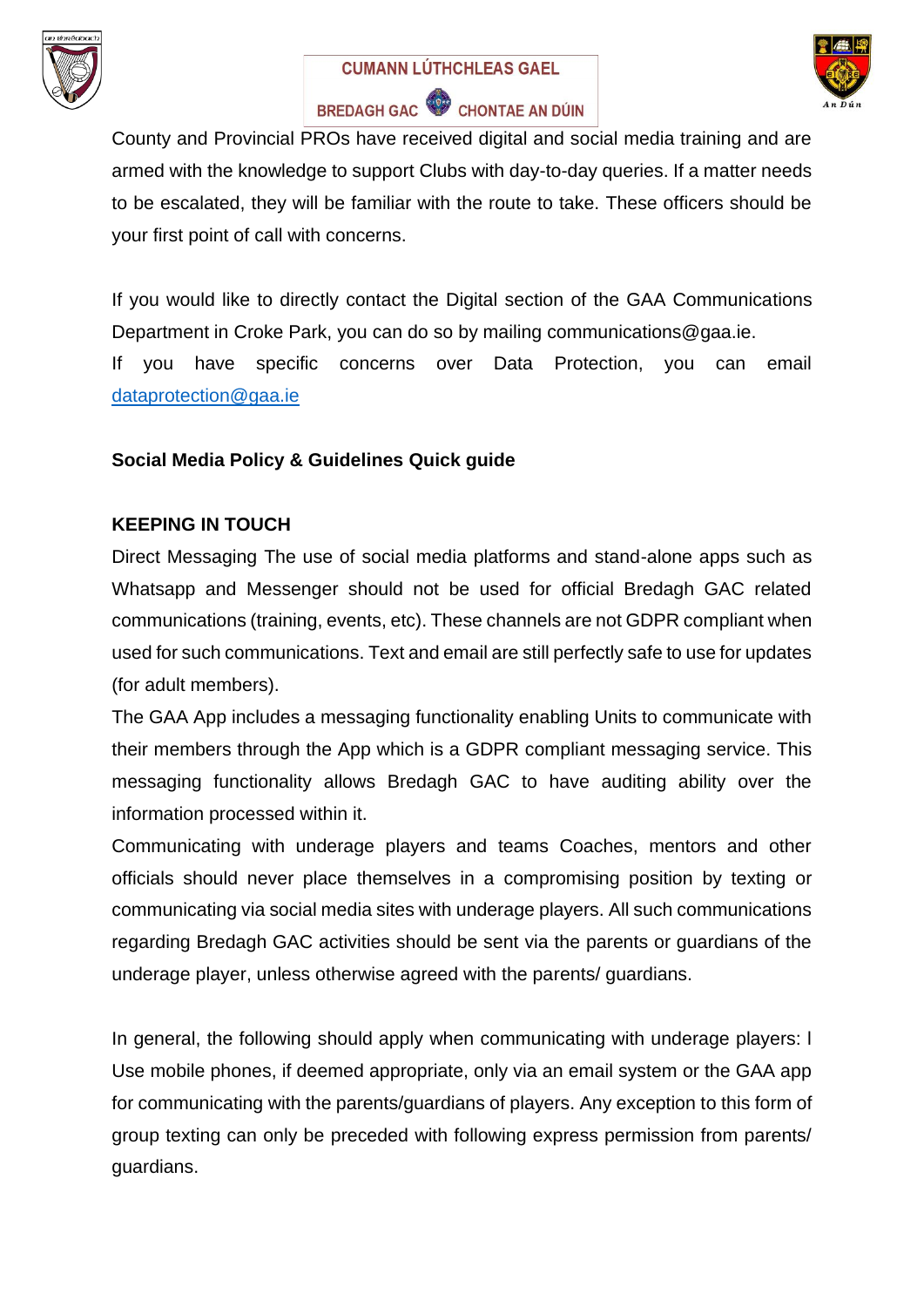





- Do not communicate individually by text/ email sites with underage players.
- Do not communicate with underage players via social network sites.

# **POSTING CONTENT ONLINE**

Remember this! Top tips for web and social posts l Keep the info on your team sheets to a minimum – just a name will do! Never include membership numbers or date of birth. In addition, for underage players, never use a photo or indicate a child's school (unless it's a school fixture). Keep the details of your Executive to a minimum; Name, GAA email address (when possible) and photo number will suffice. Don't include postal address or other personal details.

Don't tag individuals in posts on any channel.

Don't share any posts that are not GAA related.

Only post photos you own/have permission to use that relate to GAA activity; **never copy or share images from personal pages.**

Ensure comments on your posts are frequently moderated. If in doubt, remove any content you deem inappropriate.

# **THINK BEFORE YOU POST**

Before you post images (still or video) or personal information relating to underage members, ensure you are taking the GAA's guidelines into consideration.

- Bredagh GAC will determine which, if any, social media accounts will be used to communicate personal information relating to underage members.
- Bredagh GAC will ask for the player's parent's permission to use their image. This consent could be included in the annual registration form or the GAA App.
- All children/young people featured in recordings posted online must be appropriately dressed.
- The photograph or recording posted online should focus on the activity rather than a particular young person.
- In general, no personal details relating to the young person should be revealed as accompanying materials to the photograph or recorded image, with the exception being where they are being publicly acknowledged (e.g. an award or personal achievement), for which consent has been given.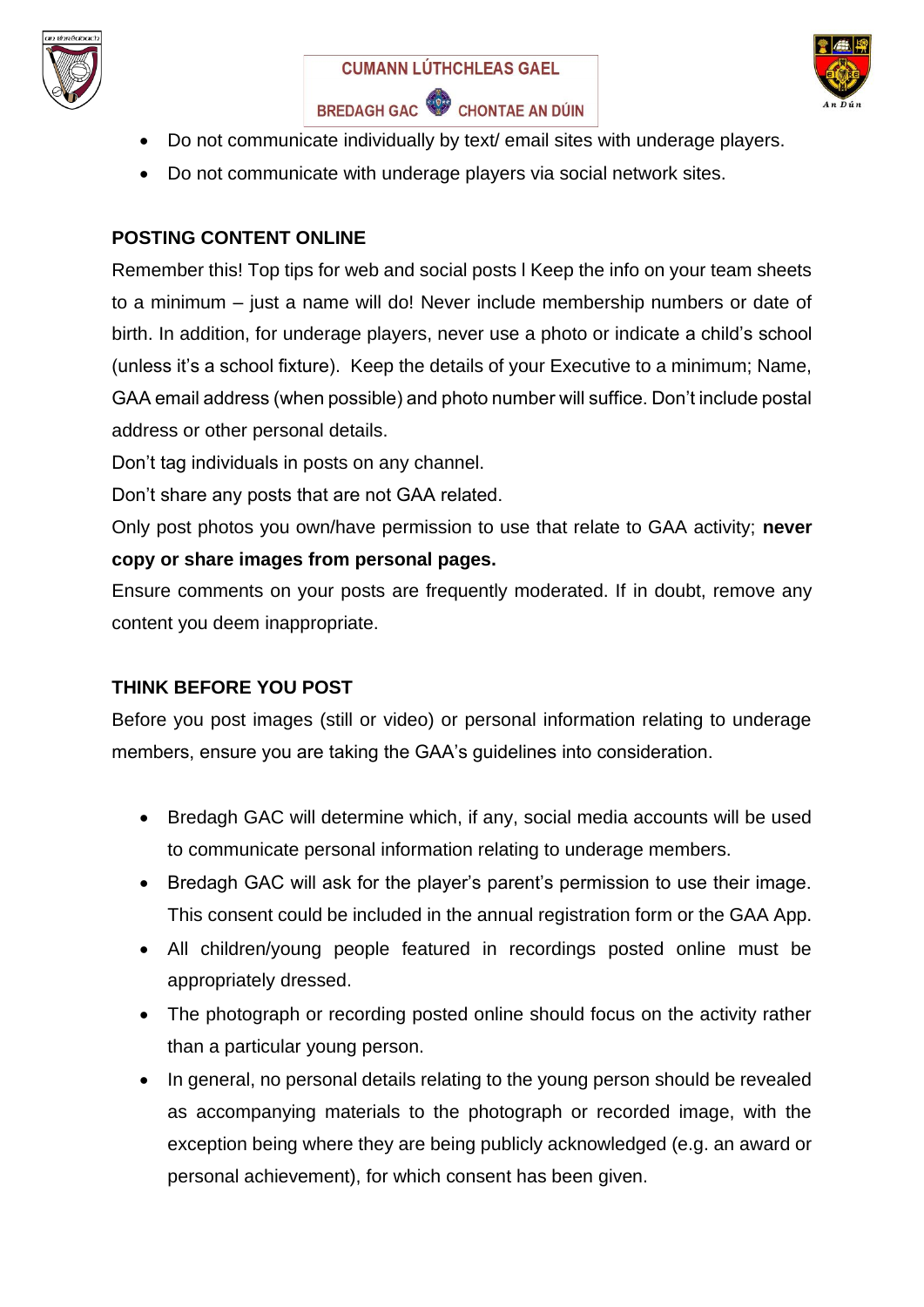



- BREDAGH GAC CHONTAE AN DÚIN
- Group and team photographs may be taken but it is not necessary to match a player's name with the position in which they may be standing or seated in the team photograph.
- Any instances of the use of inappropriate images should be reported to Bredagh GAC's Children's Officer and/or appropriate person within Bredagh GAC and also to the relevant statutory authorities if deemed necessary.
- Where underage members are invited to engage with a Bredagh GAC's social media accounts, parental knowledge and permission prior to the young person engaging in such communication will be sought.
- Bredagh GAC will ask parents not to post pictures of other children on their own social media accounts.

Such interaction with Bredagh GAC websites or accounts will also be carefully monitored to ensure underage members are not abused or trolled on line and that they themselves do not intentionally or otherwise post inappropriate comments or materials. The GAA has an Anti-Bullying Policy which should be adhered to at all times. The GAA has set out in detail its policies and standards for officials engaging with underage members in the "Code of Best Practice in Youth Sport when working with underage players" and the Bredagh GAC Code of Behaviour 'Maintaining appropriate levels of behaviour in our work with children and young people". Please refer to these for further detail on any of the above.

# **PLAYING BY THE RULES**

All Bredagh GAC members are subject to the Bredagh GAC Code of Conduct when online, even when they are not acting on behalf of the GAA. You are responsible for your actions but remember that those actions may have consequences for the GAA/Bredagh GAC.

Bredagh GAC expects the following standards to be adhered to by its members when posting material online:

- Do not post or share material which is violent, sexually explicit, obscene, hateful, or defamatory.
- Do not post or share inappropriate behaviour relating to underage players.